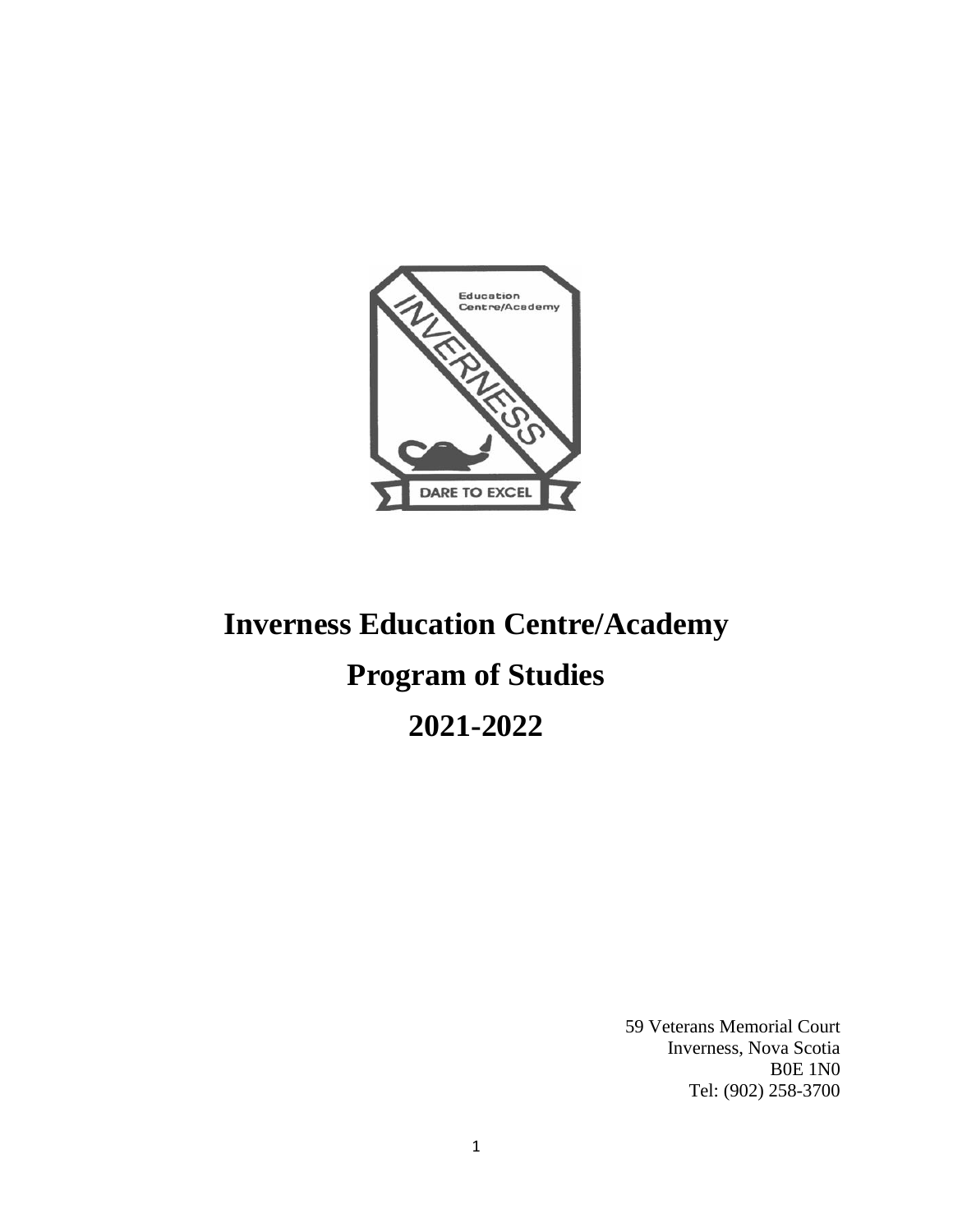# Content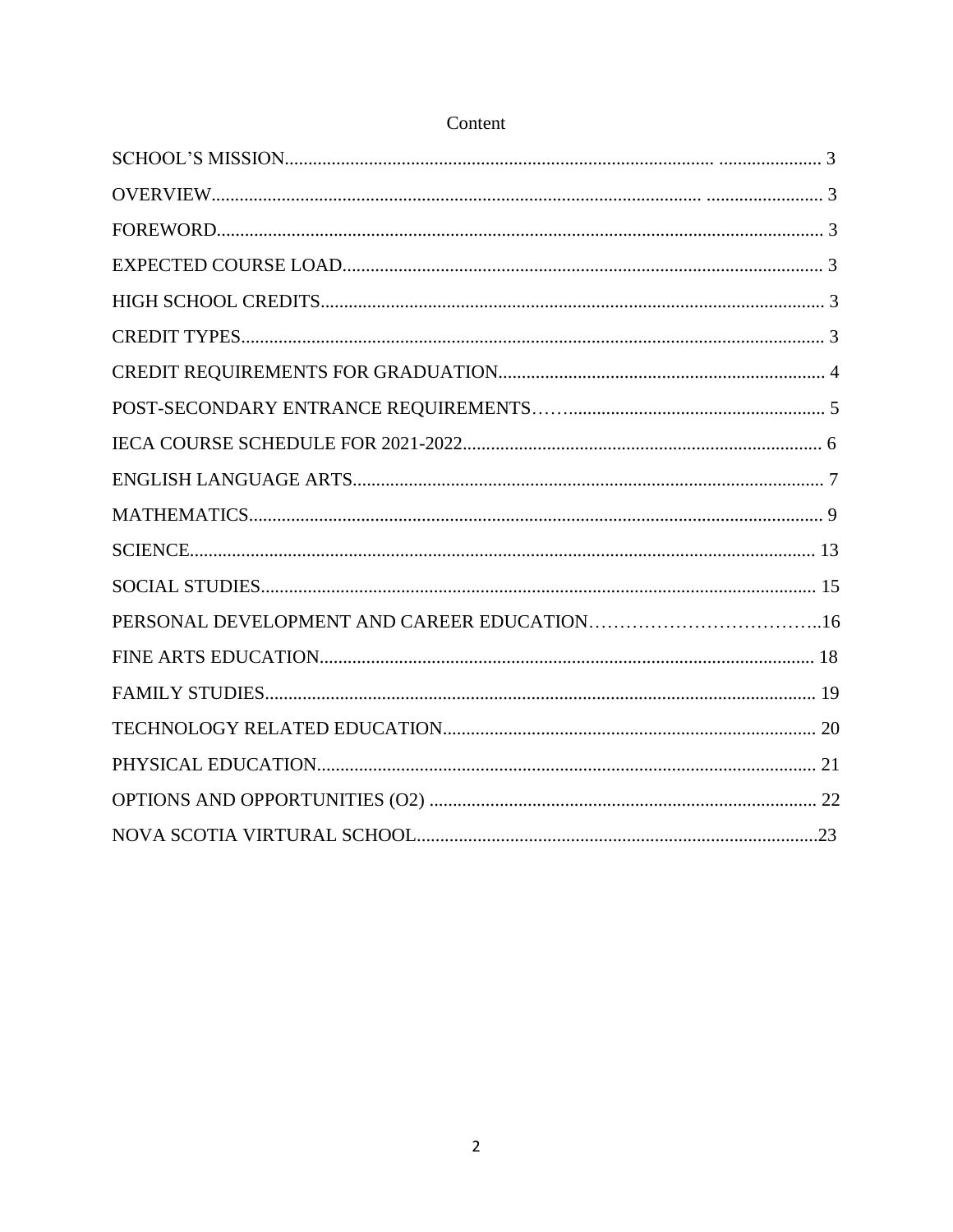# **SCHOOL'S MISSION**

The mission of Inverness Education Centre/Academy is to foster the development of students who will be caring, informed, responsible, and positively contributing citizens.

# **OVERVIEW**

The Inverness Education Centre/Academy Program of Studies is intended to assist students and parents in selecting the appropriate courses for each student entering grades ten, eleven and twelve.

# **FOREWORD**

This handbook is produced for students and parents. It presents the programs and courses offered at Inverness Education Centre/Academy. Students and parents should use the information to plan a high school program that will best serve the student's needs. Additional information can be requested from the School Office. Specific course outcomes can be provided upon request.

# **EXPECTED COURSE LOAD**

All grade 10 and 11 students attending Inverness Education Centre/Academy must be enrolled in eight semestered courses over the academic school year. Students in 12 must enroll in at least seven semestered courses. Final grades in all courses from grades 10, 11 and 12 will appear on the student's high school transcript.

# **HIGH SCHOOL CREDITS**

A credit is awarded in recognition of an approved course that would normally be completed in a minimum of 110 hours of scheduled time. In courses defined through curriculum outcomes statements, students are expected to have demonstrated achievement of the outcomes at an acceptable level of proficiency. Each course is categorized as one of the following credit types:

**Advanced** – These courses are designed to meet the needs of students who have demonstrated an exceptional degree of academic ability or achievement.

**Academic** – These courses are designed for students who expect to enter college, university, or other post-secondary institutions.

**Graduation** – These courses are designed for students who wish to obtain a graduation diploma with plans to proceed to employment or some selected area of post-secondary study.

**Open** – Although none of these courses is designed to meet the specific entrance requirements of any post-secondary institution, individual courses may meet entrance requirements of some institutions. It is the student's responsibility to check with individual institutions.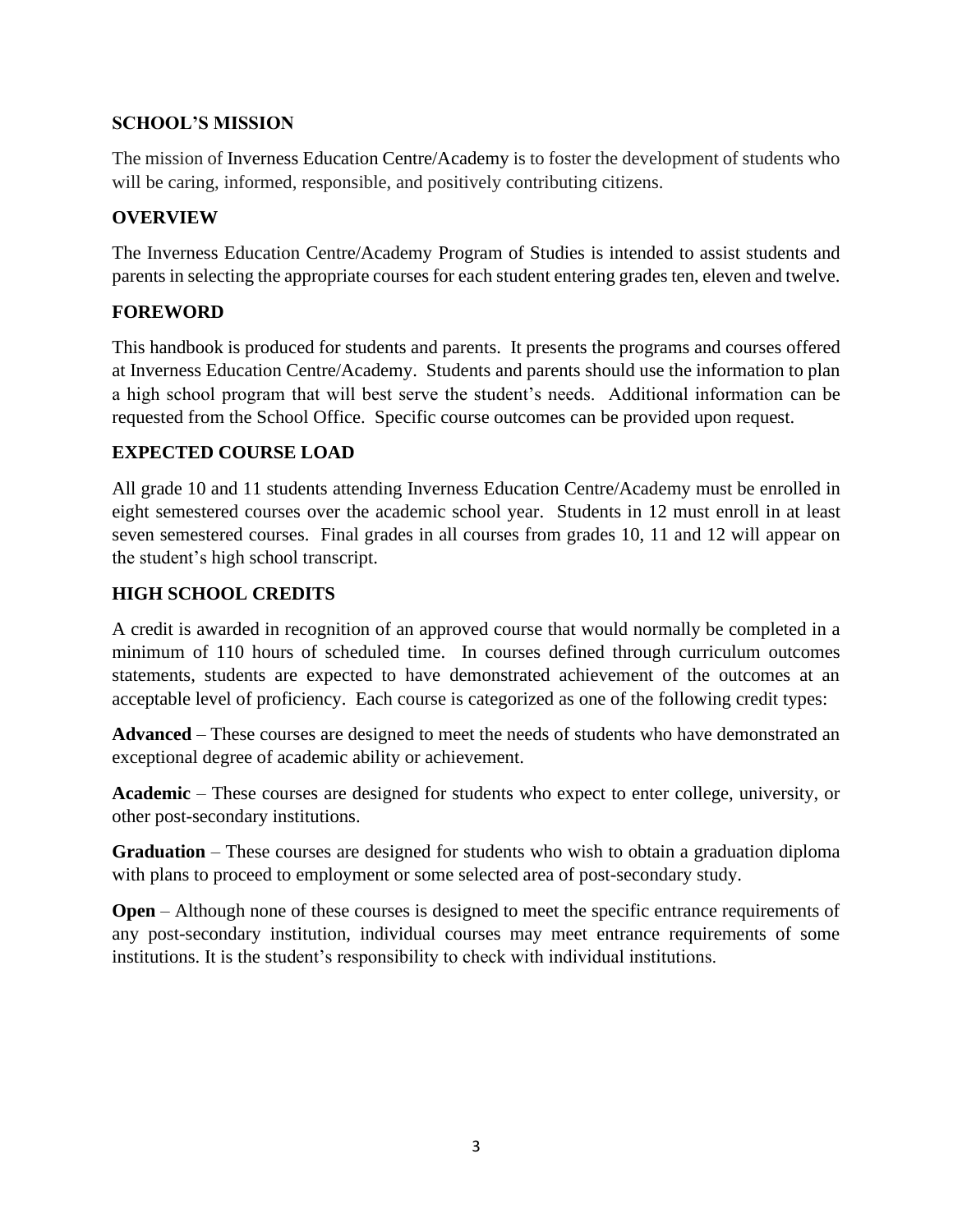#### **CREDIT REQUIREMENTS FOR GRADUATION**

All High School students require at least eighteen credits to graduate. No more than seven of the eighteen credits may be from Grade 10 courses, and at least five must be Grade 12 courses. All students must take and pass the following thirteen compulsory credits to be eligible for graduation:

- 3 Language Arts Credits One at each grade level (10, 11 and 12)
- 1 Fine Arts Credit Dance, Drama, Music, or Visual Arts (at any grade level)
- 3 Mathematics Credits One at each grade level (10, 11 and 12)
- 2 Science Credits Science 10, Oceans 11, Biology, Chemistry, Geology or Physics
- 1 Other Science or Technology Credit
- 1 Physical Education Credit Eligible credits include Physical Education 10, Physical Education 11, Dance 11, Fitness Leadership 11, Physically Active Living 11, Yoga 11, Physical Education 12, and Physical Education Leadership 12
- 1 Canadian History Credit African Canadian Studies 11; Canadian History 11; Gaelic Studies 11; Mi'kmaw Studies 11
- 1 Global Studies Credit Global Geography 12, Global History 12 or Global Politics12

No student may receive two credits for successfully completing/passing the same course twice. There are a few exceptions: these include CO-OP courses and Language Arts with a Canadian Literature course. Also, certain courses in Mathematics or Sciences have required prerequisites. Additional information regarding course prerequisites can be requested from the School Office.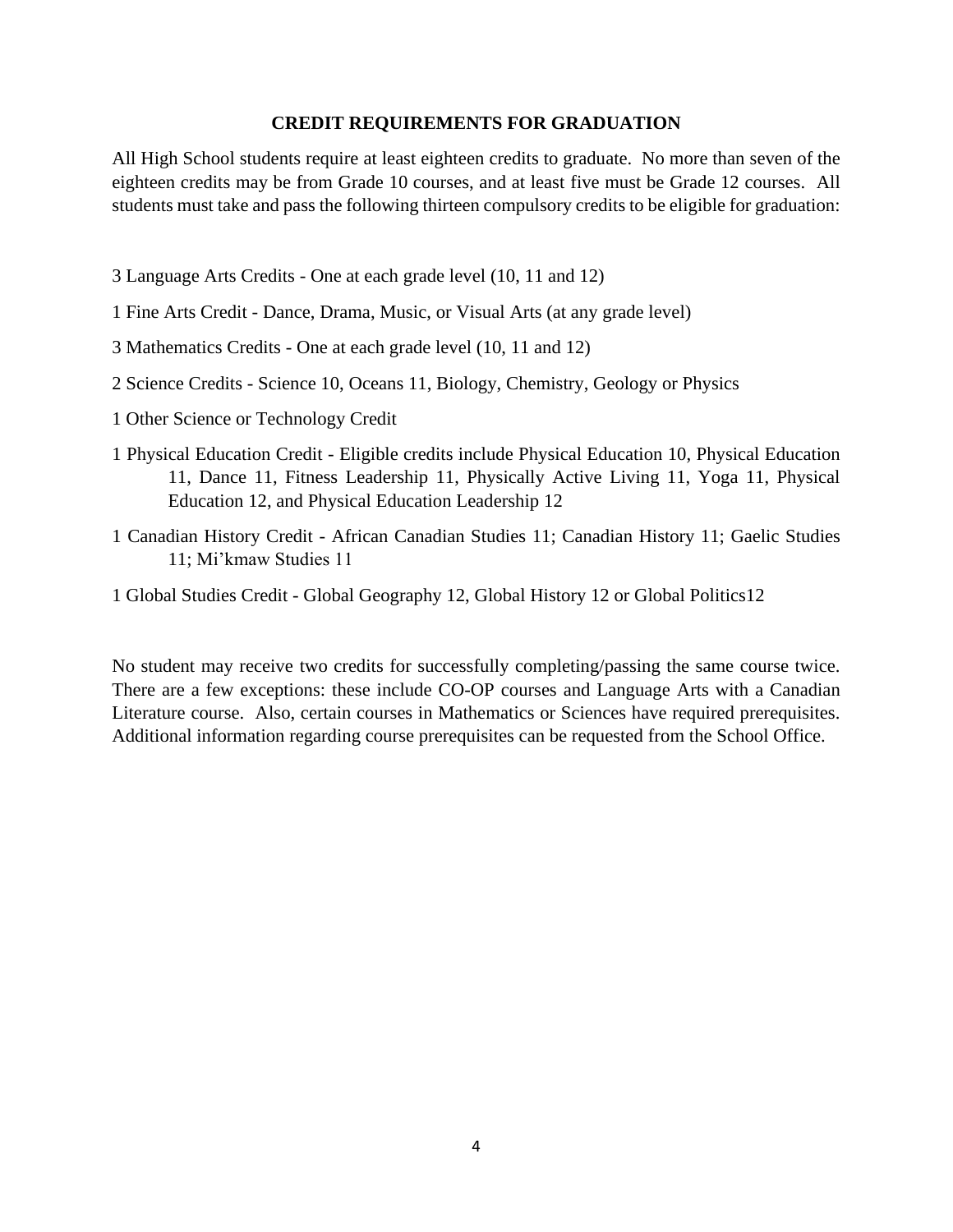#### **POST-SECONDARY ENTRANCE REQUIREMENTS**

#### **General University Entrance Requirements**

Different degree programs have specific entrance requirements and students should be aware of the courses they need to complete to enroll in each program of interest. Specific grade averages are required for each university and each individual program. Students should consult the university calendars for complete details.

Bachelor of Arts - English  $12 + 4$  other academic grade12 courses

- Bachelor of Music English  $12 + 4$  other academic grade 12 courses. Students applying to Music are also required to demonstrate proficiency as instrumental or vocal performers in an audition/interview. Basic understanding of music theory may be required.
- Bachelor of Commerce/Bachelor of Business Administration English 12, Mathematics 12 (in some cases Pre-Calculus 12) +3 other academic grade 12 courses
- Bachelor of Science English 12, Pre-Calculus 12, 2 Sciences at the grade 12 level + 1 other academic grade 12 course. Calculus 12 may be recommended.
- Bachelor of Engineering English 12, Pre-Calculus 12, Chemistry 12, Physics  $12 + 1$  other academic grade 12 course. Recommended courses may include Calculus, Computer Science 12, and Architectural Design 12. Calculus 12 may be required for Science and Engineering outside of Nova Scotia.
- Bachelor of Computer Science English 12, Pre-Calculus 12 + 3 other academic grade 12 courses. Recommended courses may include Calculus 12 and Computer Science 12.
- Bachelor of Nursing English 12, Math 12, Chemistry 12, Biology  $12 + 1$  other academic grade 12 course
- Bachelor of Health Sciences (Diagnostic Cytology, Medical Ultrasound, Nuclear Medicine Technology, Radiological Technology, and Respiratory Therapy) - English 12, Math 12, and other science requirements as listed on the university website.

#### **Nova Scotia Community College (NSCC) Entrance Requirements**

Admission to a core program of the Nova Scotia Community College (NSCC) usually requires high school completion or equivalent. Specific prerequisites required by selected programs are listed in the program's description. Often these prerequisites are in the areas of mathematics, science or involve portfolio development. Students may apply as early as the first day of school in their Grade 11 year.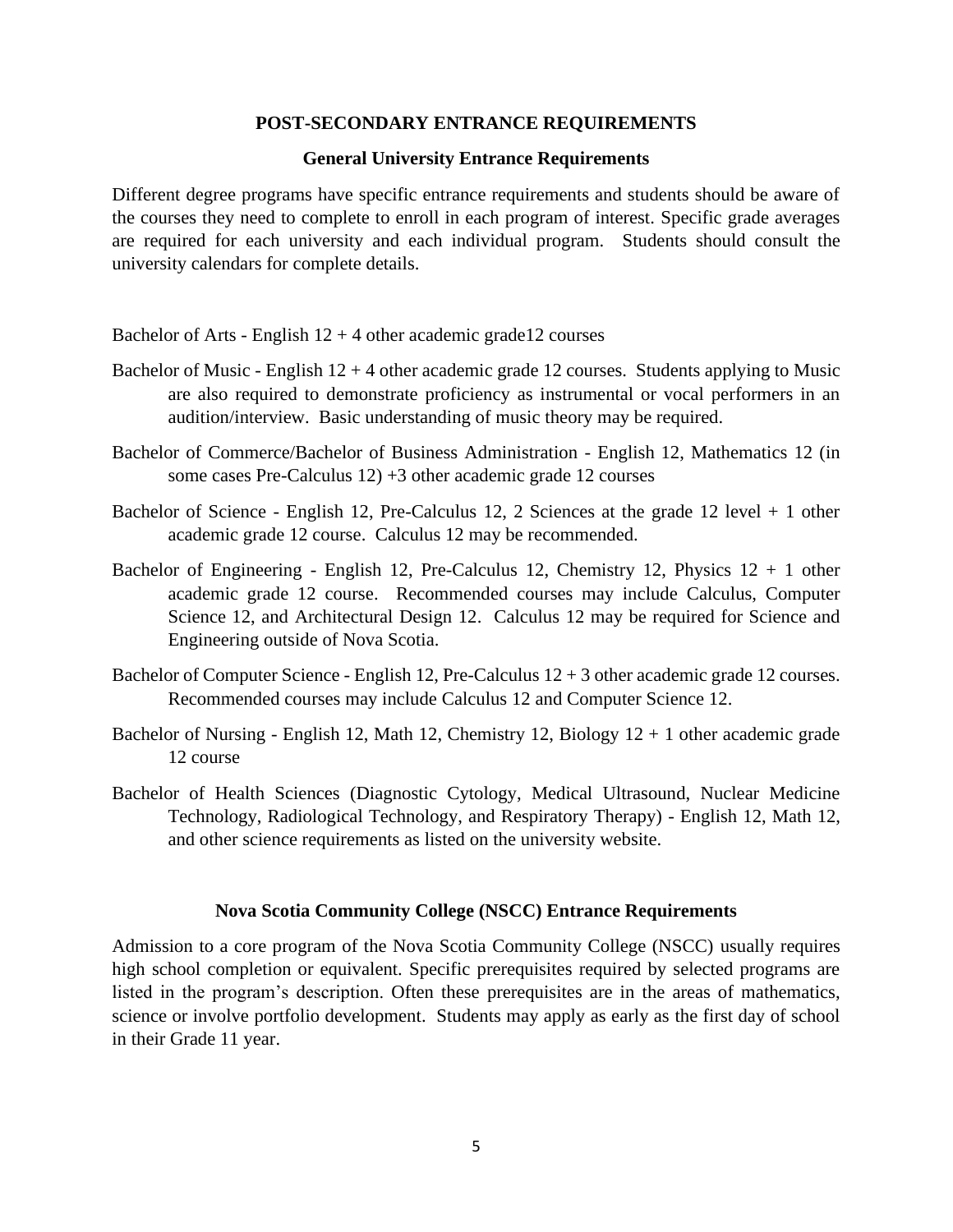# **Inverness Education Centre/Academy Course Schedule 2021-2022**

# **A List of Learning Outcomes for Each Course Can Be Provided Upon Request**

|            | Grade 10                           | Grade 11                         | Grade 12                                |
|------------|------------------------------------|----------------------------------|-----------------------------------------|
| S1A        | Career Development 10 - O2         | <b>Mathematics 11</b>            | English 12                              |
|            |                                    | Mathematics at Work 11           | <b>English Communications 12</b>        |
|            |                                    | Math Essentials 11               |                                         |
| S1B        | Science 10                         | Physics 11                       | Production Technology 12                |
|            |                                    | Production Technology 11         | <b>Canadian Families 12</b>             |
|            |                                    | <b>Canadian Families 12</b>      | Physics 12 (NSVS)                       |
|            |                                    |                                  |                                         |
| S1C        | Mathematics 10                     | English 11                       | Co-operative Education 12               |
|            | Skilled Trades 10                  | <b>English Communications 11</b> | <b>Physical Education 12</b>            |
|            |                                    |                                  | <b>Physical Education Leadership 12</b> |
| <b>S1D</b> | Music 10                           | Community Based Learning 11      | <b>Mathematics 12</b>                   |
|            |                                    | Biology 11                       | <b>Mathematics at Work 12</b>           |
|            |                                    |                                  | <b>Math Essentials 12</b>               |
|            |                                    |                                  | Pre-calculus 12 (NSVS)                  |
| S2A        | Physical Education 10              | Canadian History 11              | Chemistry 12                            |
|            |                                    |                                  | Physical Education 11/12                |
|            |                                    |                                  | <b>NSVS Elective</b>                    |
| S2B        | <b>Community Based Learning 11</b> | Pre-calculus 11                  | Music 12                                |
|            |                                    | Music 11                         | Calculus 12 (NSVS)                      |
|            |                                    | Co-operative Education 11        | Co-operative Education 12               |
|            |                                    |                                  | <b>NSVS Elective</b>                    |
| S2C        | English 10                         | Chemistry 11                     | Biology 12                              |
|            |                                    | Oceans 11                        | Co-operative Education 12               |
|            |                                    |                                  | <b>NSVS Elective</b>                    |
| <b>S2D</b> | Mathematics 10                     | Global History 12                | Global History 12                       |
|            | Mathematics at Work 10             |                                  | <b>NSVS Elective</b>                    |
|            | <b>Math Essentials 10</b>          |                                  |                                         |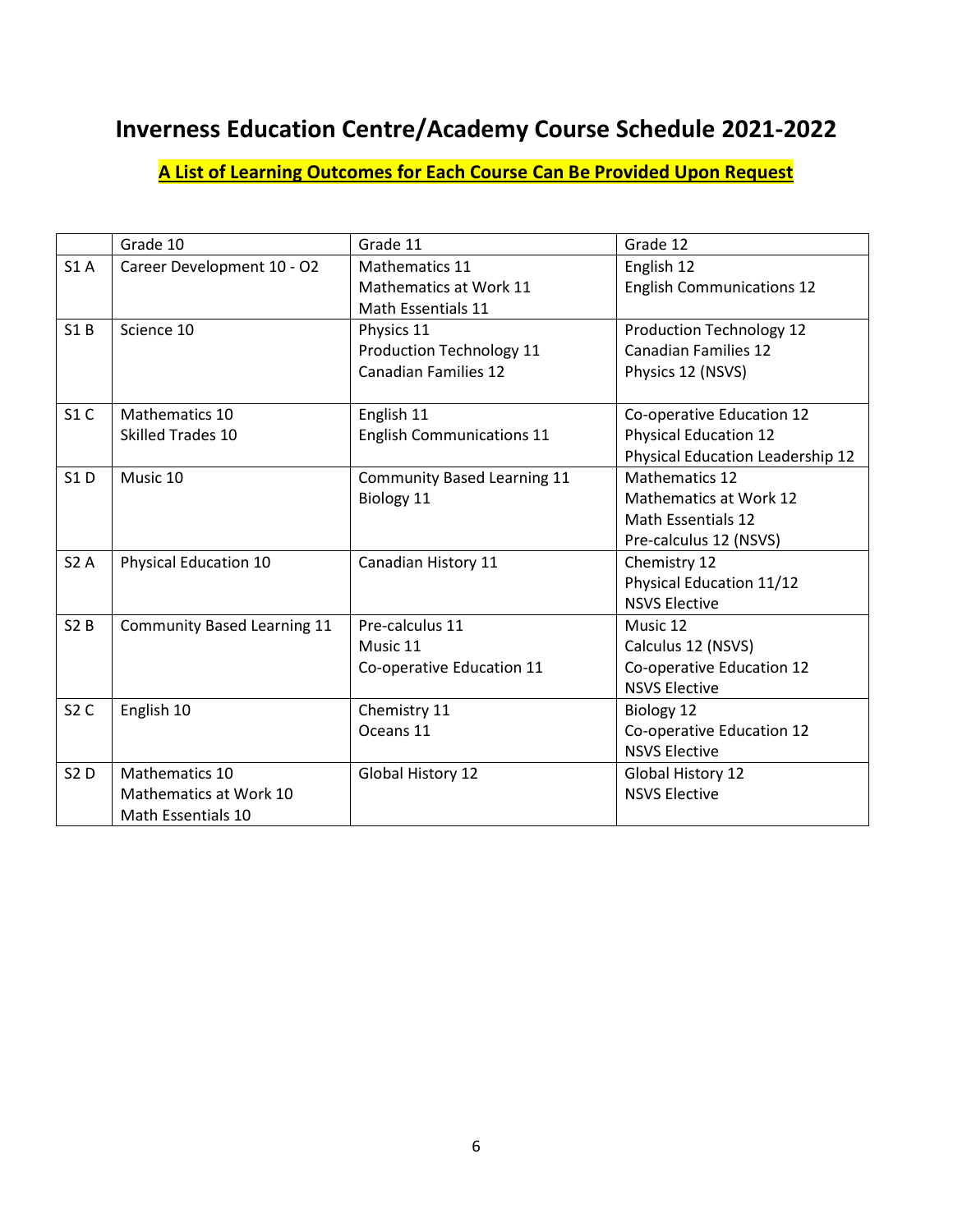#### **ENGLISH LANGUAGE ARTS**

#### **ENGLISH 10** - Academic

English 10 offers learners an opportunity to consolidate their learning from their junior high years before they specialize in grade 11. The English 10 classroom offers abundant opportunities for students to read widely, to write frequently, to explore a wide range of print and visual texts, to work independently as well as collaboratively in small groups, and to design learning tasks that are of interest to them. As well, speaking and listening will be an important component of the course. Formal and informal oral presentations to the class will provide opportunities for students to develop their oral language. All students will write the NSEECD Grade 10 provincial exam.

#### **ENGLISH COMMUNICATIONS 11** - Graduation

English Communications (ECM) courses at both 11 and 12 grade levels are intended for students who are not university-bound but who may choose to go to a post-secondary school such as Nova Scotia Community College. The course is intended for students who may need additional support in their development as readers, writers, and language users. English Communications courses are intended to prepare students for lifelong learning by engaging them in practical and interesting learning experiences closely related to their lives and to the world they will experience as adults. These courses are based on the interests and abilities of the students and provide support to meet their individual and diverse learning needs. The focus is on developing language skills necessary for the workplace. Students will work in small group and whole class settings that help develop their speaking and listening skills. They will read widely in their interest areas and create both written and visual texts to improve their reading and writing skills. There is flexibility within the ECM program to allow students to move to academic courses when it is deemed appropriate.

#### **ENGLISH 11** (ENG11) - Academic

English 11 is intended for students whose goals might include post-secondary study. While this course emphasizes literary texts, students are provided opportunities to select their own texts for independent study and small-group inquiry. In designing learning experiences, teachers consider ways students can extend their knowledge base, thinking processes, learning strategies, selfawareness, and insights. Learning experiences should enable students to: study and analyze sophisticated texts and issues, be critical thinkers, write essays to demonstrate the ability to discuss and support an idea and use oral language to communicate in a variety of situations. The course also provides opportunities to explore other written forms and to develop the skills necessary for English 12 Academic.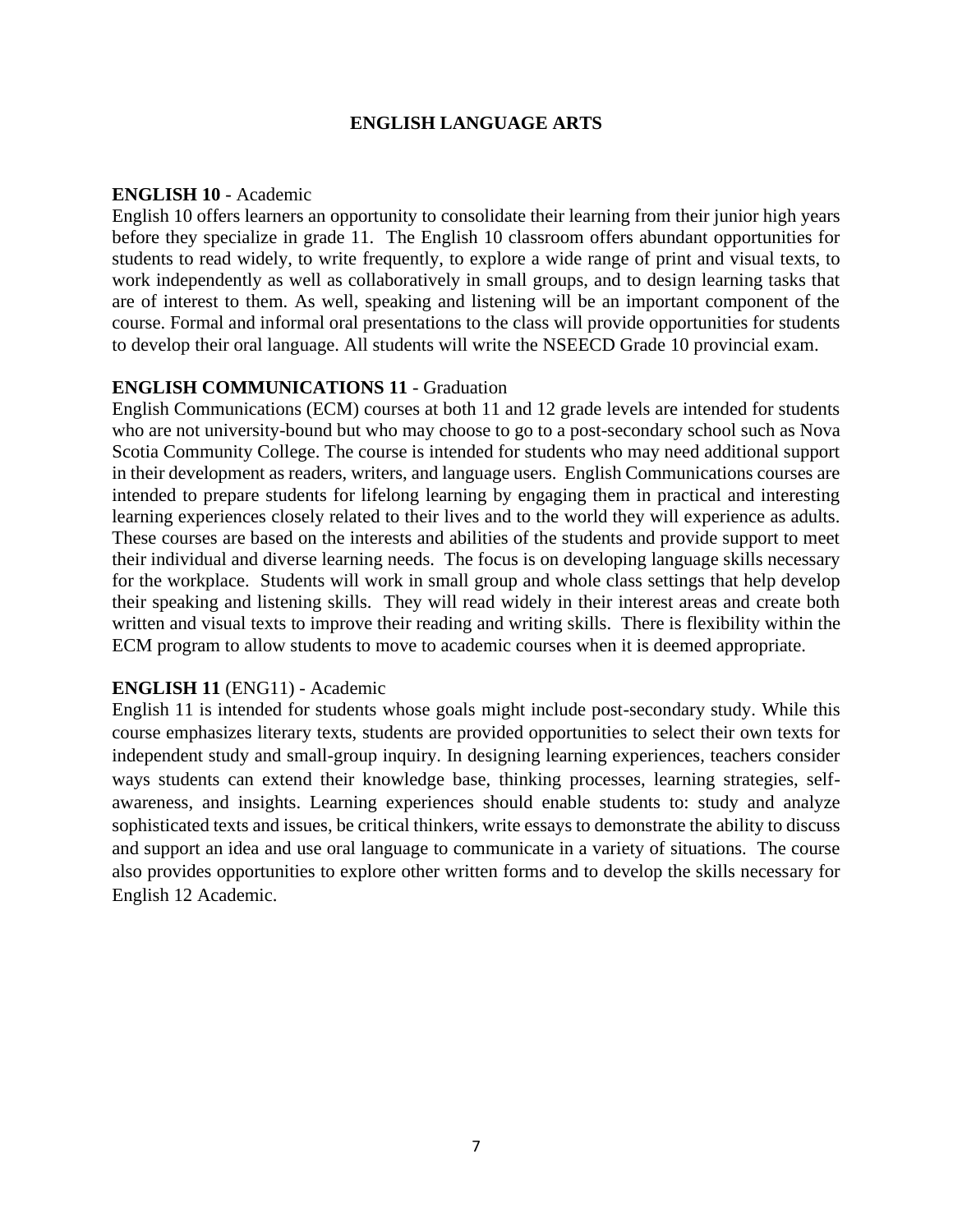# **ENGLISH COMMUNICATION 12** - Graduation

English Communications (ECM) courses at both 11 and 12 grade levels are intended for students who are not university-bound but who may choose to go to a post-secondary school such as Nova Scotia Community College. The course is intended for students who may need additional support in their development as readers, writers, and language users. English Communications courses are intended to prepare students for lifelong learning by engaging them in practical and interesting learning experiences closely related to their lives and to the world they will experience as adults. These courses are based on the interests and abilities of the students and provide support to meet their individual and diverse learning needs. The focus is on developing language skills necessary for the workplace. Students will work in small group and whole class settings that help develop their speaking and listening skills. They will read widely in their interest areas and create both written and visual texts to improve their reading and writing skills.

## **ENGLISH 12** - Academic Course

Students who are successful with English 12 should have the skills to be successful at university. This course is a continuation of the types of reading and writing done in English 11, with an increased emphasis on exploring social, political, ethical, and cultural issues in the wider community. Common texts will be used; however, students are provided opportunities to select their own texts for independent study and small-group inquiry. In designing learning experiences, teachers consider ways that students can extend their knowledge base, thinking processes, learning strategies, self-awareness, and insights. Learning experiences should enable students to: study and analyze sophisticated texts and issues, be critical thinkers, write essays to demonstrate the ability to discuss and support an idea and use oral language to communicate in a variety of situations. The course also provides opportunities to explore other written forms and to develop the skills and confidence to speak and listen with a variety of audiences.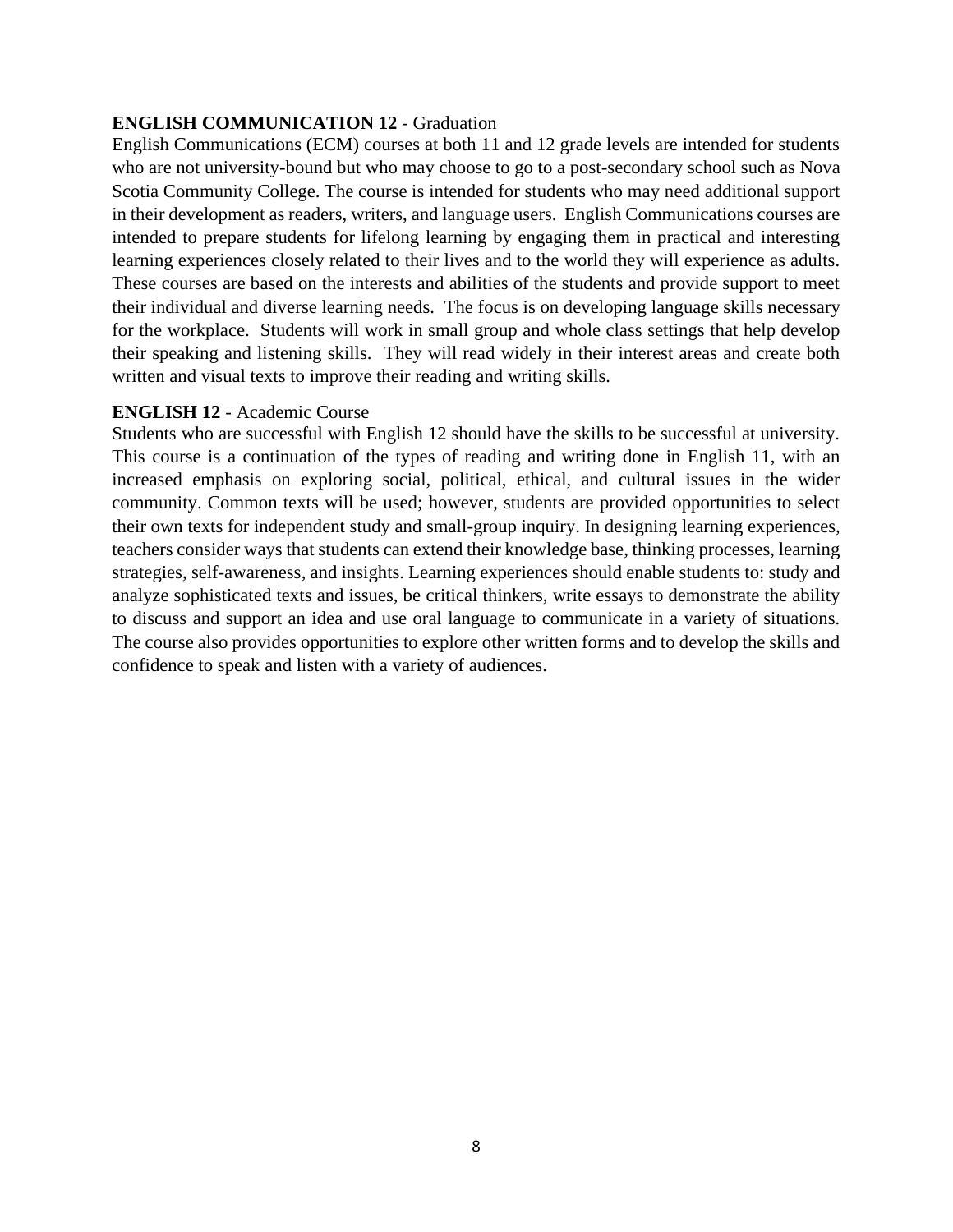#### **MATHEMATICS**

It is important for students to choose the appropriate mathematics program. The choice of the correct program depends on both the student's mathematical abilities and the program of study they plan to pursue following high school. Therefore, it is essential that students consult with their math teachers to determine their math capabilities and consult with post-secondary schools to ensure they have the required math program needed for their chosen area of study. Please consult with the School Counsellor if you need further direction. Check admissions requirements carefully by visiting the websites of individual institutions.

For those students intending to follow the academic pathway, Mathematics 10 will be followed by Mathematics 11 and then Mathematics 12. Mathematics 11 and Mathematics 12 are designed to provide students with the mathematical understandings and critical-thinking skills identified for post-secondary studies in programs that do not require the study of theoretical calculus. For those students intending to follow the science/engineering/math degree pathway, Mathematics 10 will be followed by Mathematics 11, then Pre-Calculus 11 and Pre-Calculus 12. Alternatively, students who successfully complete Mathematics 10 may choose to select a graduation credit in grade 11.

The Mathematics at Work stream is intended for students who require basic mathematics courses. These courses are Mathematics at Work 10, Mathematics at Work 11, and Mathematics at Work 12. This stream prepares students for some college and university programs where math is not required for the course of study.

Math 10 Essentials will allow students to succeed who have historically experienced difficulty with mathematics in junior high school. Math 10 Essentials is intended for students wanting to satisfy the three mathematics course requirements for graduation. Math 10 Essentials is followed the next year with Math 11 Essentials and then Math 12 Essentials.

#### **MATH ESSENTIALS 10** - Graduation

Mathematics Essentials 10 is an introductory high school mathematics course designed for students who do not intend to pursue post-secondary study or who plan to enter programs that do not have any mathematics prerequisites. Mathematics Essentials courses are designed to provide students with the development of the skills and understandings required in the workplace, as well as those required for everyday life at home and in the community. Students will become better equipped to deal with mathematics in the real world and will become more confident in their mathematical abilities. The typical pathway for students who successfully complete Mathematics Essentials 10 is Mathematics Essentials 11 followed by Mathematics for the Workplace 12. Students in Mathematics Essentials 10 will explore the following topics: mental math, working and earning, deductions and expenses, paying taxes, making purchases, buying decisions, probability, measuring and estimating, transformation and design, and buying a car.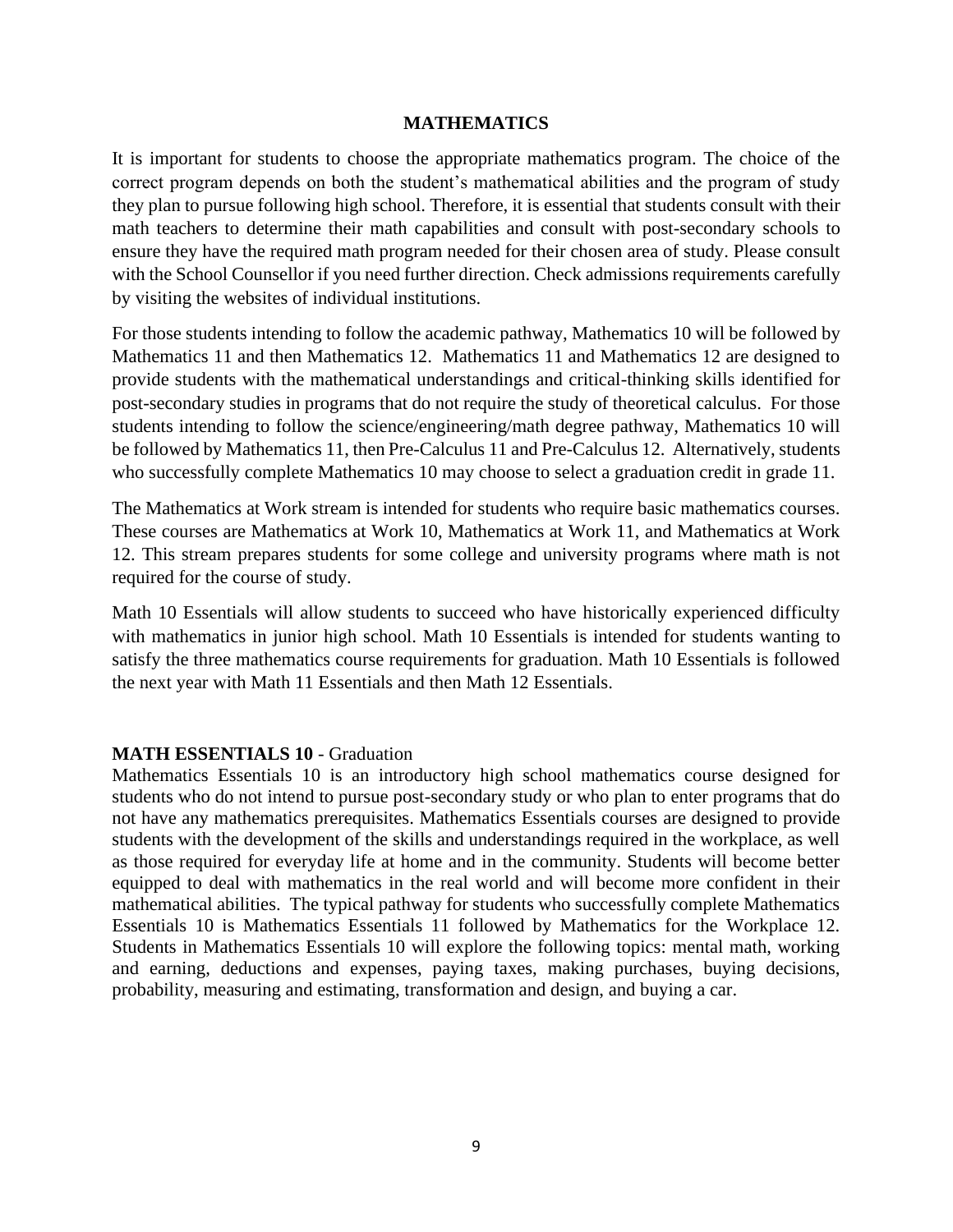# **MATHEMATICS AT WORK 10** - Graduation

Mathematics at Work 10 is an introductory high school mathematics course which demonstrates the application and importance of key math skills. Mathematics at Work courses are designed to provide students with the mathematical understandings and critical-thinking skills identified for direct entry into the work force or for entry into programs of study that do not require academic mathematics. The typical pathway for students who successfully complete Mathematics at Work 10 is Mathematics at Work 11 followed by Mathematics at Work 12. Some students who successfully complete Mathematics at Work 10 may choose to take Mathematics Essentials 11 followed by Mathematics for the Workplace 12. Students in Mathematics at Work 10 will explore the following topics: measurement, area, Pythagorean Theorem, trigonometry, geometry, unit pricing and currency exchange, income, and basic algebra.

## **MATHEMATICS 10** - 2 Credits, Academic

This course will be presented as a 220-hour course. This will mean that students will have mathematics class every day for their grade 10 year. Mathematics 10 is an academic high school mathematics course which is a pre-requisite for all other academic mathematics courses. Students who select Mathematics 10 should have a solid understanding of mathematics from their junior high years. This means that students would have demonstrated satisfactory achievement of learning outcomes in grade 9 mathematics. Students in Mathematics 10 will explore the following topics: measurement systems, surface area and volume, right triangle trigonometry, exponents and radicals, polynomials, linear relations and functions, linear equations and graphs, solving systems of equations, and financial mathematics.

#### **MATH ESSENTIALS 11** - Graduation

This course provides students with the mathematics they will use in everyday situations at work and at home. Topics include constructing and interpreting graphs, collecting and organizing data, probability, housing options- renting and buying, budgeting, measuring, estimating and designing in 2-D and 3-D.

#### **MATHEMATICS AT WORK 11** - Graduation

at Work 11 demonstrates the application and importance of key mathematical skills. The typical pathway for students who successfully complete Mathematics at Work 11 is Mathematics at Work 12. The Mathematics at Work pathway is designed to provide students with the mathematical understandings and critical thinking skills identified for direct entry into the work force or for entry into programs of study that do not require academic mathematics. Students in Mathematics at Work 11 will explore the following topics: measurement systems volume, 2-D and 3-D geometry, scale, exploded diagrams, numerical reasoning, personal budgets, compound interest, financial institution services, and formula manipulation for various contexts.

#### **MATHEMATICS 11** - Academic Course

This course is the basic mathematics course for students intending to study at university. Topics covered will include trigonometry, systems of equations, statistics, and an independent study unit. It is recommended that students in this course should have attained have at least 60% in Academic Math 10.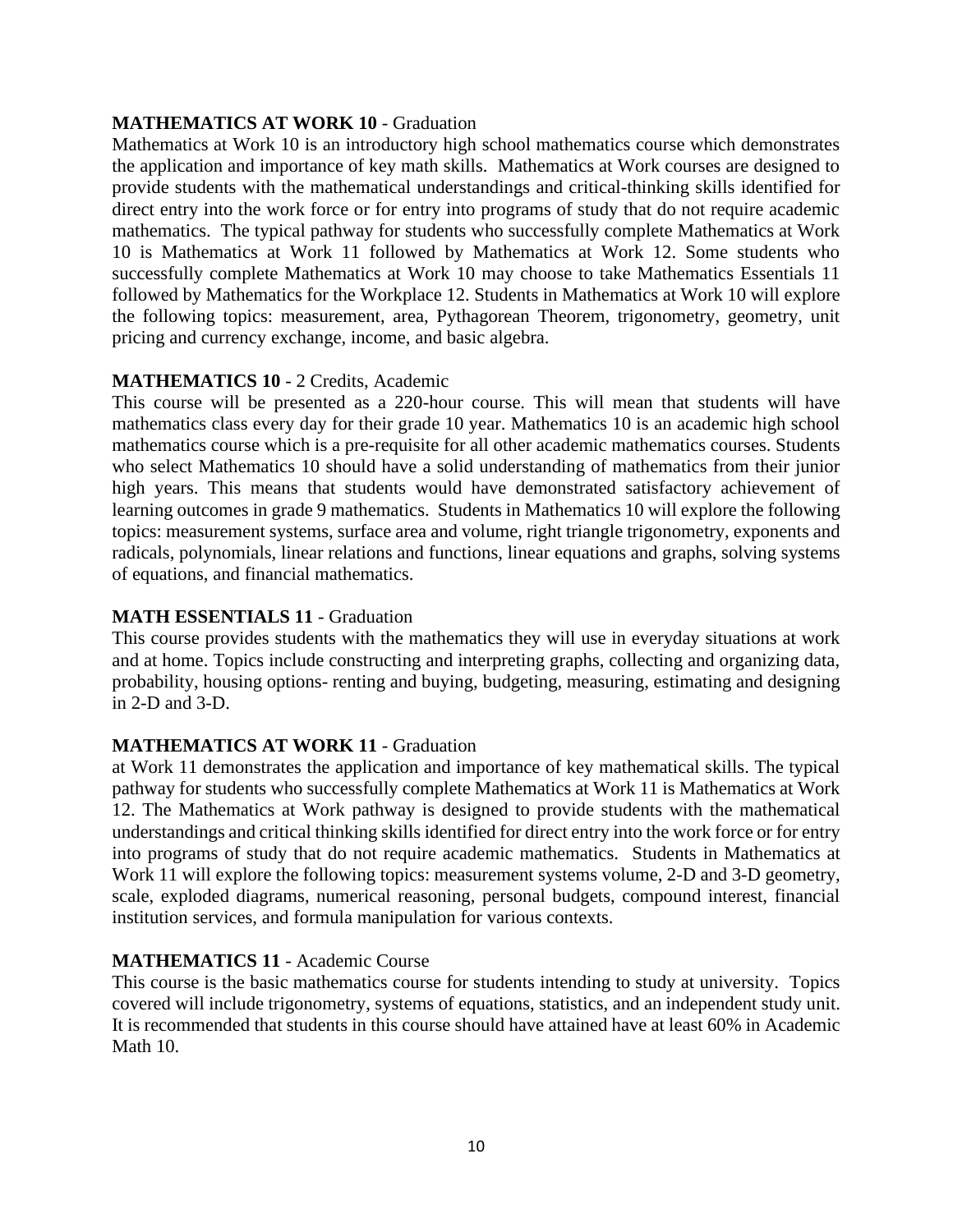### **PRE-CALCULUS 11** - Advanced Course

Pre-Calculus 11 is an advanced high school mathematics course. Students who select Pre-Calculus 11 should have a solid understanding of the Mathematics 11 curriculum. Pre-Calculus 11 is a prerequisite for Pre-Calculus 12. These courses are to be taken consecutively, not concurrently. Courses in the Pre-Calculus pathway are designed to provide students with the mathematical understandings and critical-thinking skills identified for postsecondary studies in programs that require the study of theoretical calculus. Students in Pre-calculus 11 will explore the following topics: absolute value, radical expressions and equations, rational expressions and equations, angles in standard position, analyze and solve quadratic equations, linear and quadratic equations and inequalities in two variables, arithmetic and geometric sequences, and reciprocals of linear and theoretical calculus.

# **MATH ESSENTIALS 12** - Graduation

Mathematics Essentials 12 is a graduation level high school mathematics course. Students will have the opportunity to learn about measurement topics that involve imperial units in addition to conversions between metric and imperial units. Students will examine many skilled trades and to choose the top three that have caught their interest. As well, students will have the opportunity to examine a number of topics related to ratio, rate, and proportion as they apply to various trades. After being exposed to a variety of information and experiences, students will produce a project that will demonstrate to others what type of mathematical knowledge is required to be successful at their career choice.

# **MATHEMATICS AT WORK 12** - Graduation Course

This course will work toward improving the student's mathematical knowledge base. Most aspects of the course will be directly related to mathematic understanding to be successful in many trades. This course will be modular and project oriented to reflect the type of learning that will occur if students move on to Nova Scotia Community College. The course will include measurement, math in the workplace investigation, ratio, rate, proportion and a major project.

#### **MATHEMATICS 12** - Academic

This is a continuation of Math 11 Academic for those students interested in the fields of arts, business, nursing, human kinetics and other such fields. Topics include statistics, probability, polynomials, exponential functions, analytic geometry, sequences and series including applications to compound interest, annuities and mortgages. It is recommended that students in this course have at least 60% in Academic Math 11.

#### **PRE-CALCULUS 12** - Advanced

This course is designed for students who wish to continue their study of mathematics and science in post-secondary institutions. Students will study sequences and series; functions including polynomial, rational, exponential/logarithmic, and trigonometric; and complex numbers. It is strongly recommended that students have Advanced Mathematics 11 and Advanced Mathematics 12 as prerequisites, although in cases where students have Academic Math 12. Admission to Pre-Calculus 12 could be possible.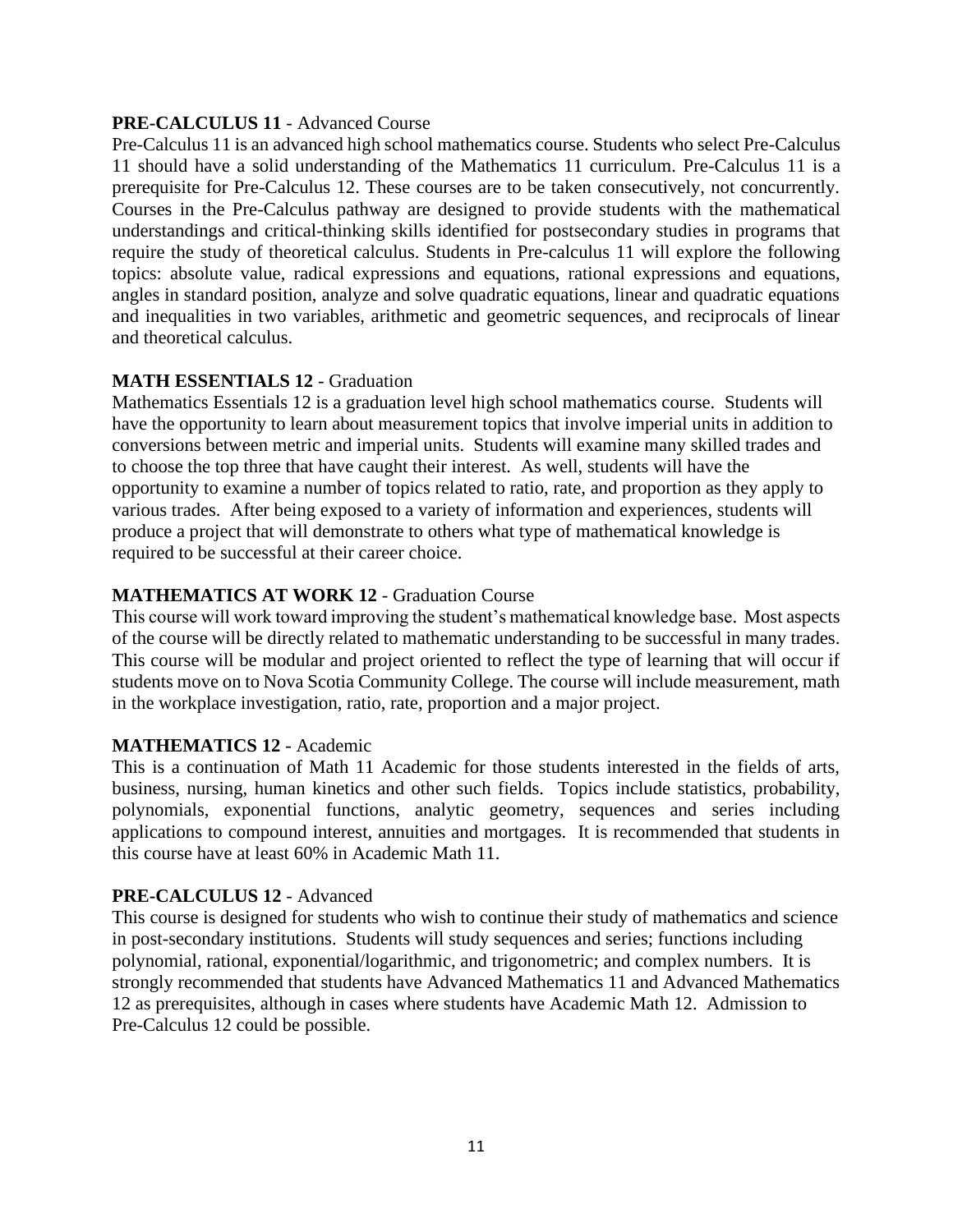### **CALCULUS 12** - Advanced

This course is often only offered through the Nova Scotia Virtual School. This elective course develops the principles of calculus through limits, areas, and instantaneous rates of change. The basic concepts of continuity, derivatives, limits, and integrals will be investigated. Applications and problems will be used wherever possible. The course is designed for students who plan to continue their studies in a science, engineering, business, or technology field. The prerequisite for Calculus 12 is Pre-Calculus 12. Note: Calculus 12 is not a pre-requisite for any first-year calculus course in Nova Scotia Universities.

#### Senior High Mathematics: Common Pathways

Mathematics Essentials 10 natics at Work 10 Mathematics 10  $(110$  hrs.)  $(110$  hrs.) (220 hrs.) Mathematics Essentials 11 Mathematics at Work 11 Mathematics 11 Pre-Calculus 11  $(110 hrs.)$  $(110 hrs.)$  $(110 hrs.)$  $(110 \text{ hrs.})$ Pre-Calculus 12  $(110$ hrs.) Mathematics for the Mathematics at Work 12 Mathematics 12 Workplace 12 (110 hrs.)  $(110$  hrs.)  $(110$  hrs.)  $\mathbb{R}^n$  $\Box$ Calculus 12 (Optional) Graduation credit type  $(110 \text{ hrs.})$  $\mathbb{R}^n$ Academic credit type Advanced credit type  $\blacksquare$ 

This diagram illustrates course pathways for senior high mathematics.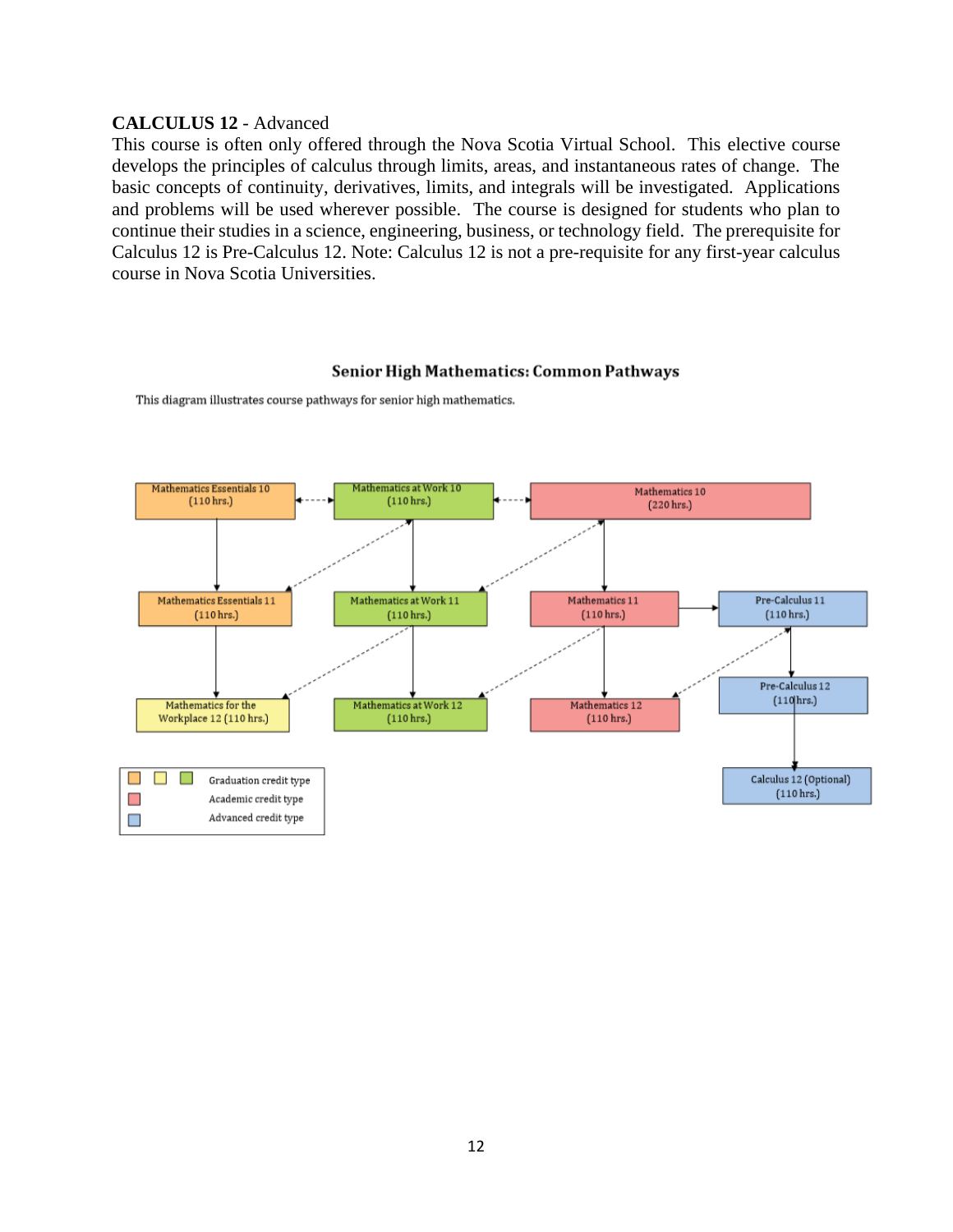#### **SCIENCE**

#### **SCIENCE 10** - Academic

This course is designed to provide students with the tools necessary to become scientifically and technologically literate. Scientific concepts and skills are taught in a social context that encourages active and meaningful learning among students. Classes are a mix of theory and practical, handson work, with an emphasis on scientific literacy and numeracy. Core topics include the continuation of the Grade 9 unit in chemistry and an introduction to physics, ecology, and weather. It is designed to be a foundational science course that reflects the integration of biology, chemistry, and physics while emphasizing critical thinking, technological literacy, communication, and numeracy as well as personal and social values and skills. This academic level course will provide the background necessary for students who wish to take grade 11 and 12 science courses, possibly with the intention of pursuing sciences at a post-secondary level.

#### **BIOLOGY 11** - Academic

Biology 11 introduces students to the study of biology, as well as laying the groundwork for studies in future biology courses. This course is designed to be a discovery of the microscopic world and for students to experience a variety of interesting labs and activities. Throughout the semester, students will be guided to develop their skills with the microscope, slide work, dissections, analysis, and independent thinking. Topics include cell structure and function, the classification of organisms, the diversity of living things, the digestive system, the immune system, and the circulatory system.

#### **OCEANS 11** - Academic

The Oceans 11 program is designed to allow students to explore aspects of global and local oceanography and current ocean-related issues. Grounded in a strong oceans-science base, the course examines the oceans from a systems perspective focusing on the connections within the ocean and between the ocean and the terrestrial world, with an emphasis on ocean-human interactions. The notion of sustainability and the role of the ocean in the Earth's sustainability are central to the course. The Oceans 11 course is divided into four main themes: Marine Biome, Aquaculture, Ocean Structure and Motion, and Coastal Zone Management. Students are expected to display qualities of active learning. Course material will be supplemented with laboratory exercises, computer related activities and independent studies.

#### **CHEMISTRY 11** - Academic

Chemistry 11 is an introductory course that presents the general concepts and theories of the science. It is a thorough extension of the brief introduction to chemistry offered in the academic Science 10 course. The course contains theory, laboratory work, and problem solving. Course work entails daily assignments, unit tests, and a laboratory program investigating the concepts dealt with in class. Some of the topics treated in the course are periodic trends of the elements, composition of matter, chemical bonding, chemical nomenclature and formula writing, stoichiometry and the mole, chemical reactions and equations, solutions, and an introduction to organic chemistry. A strong mathematical background, along with the ability to memorize an extensive list of chemical symbols for nomenclature purposes, enhances success in this course.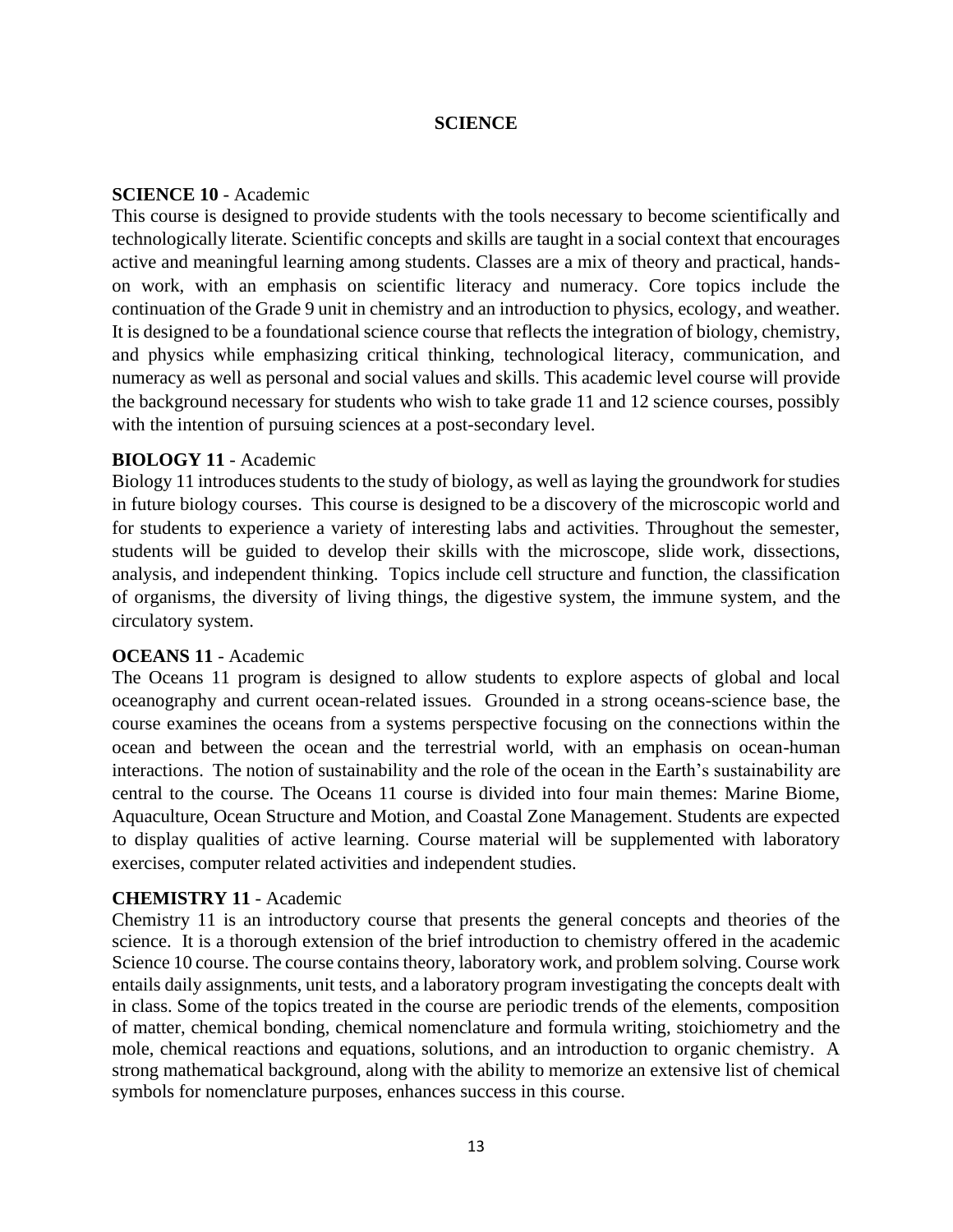#### **PHYSICS 11** - Academic

This course is designed for students who wish to understand the world around them as well as to prepare for a future in science. Emphasis will be placed on the interconnections between science, technology and society. Topics include kinematics (motion), dynamics (forces), energy, momentum and waves. Problem-solving and lab work will be significant parts of the course. To be successful in this course, students should do homework regularly. Successful completion of Mathematics 10 and Science 10 will help prepare students for Physics 11.

## **BIOLOGY 12** - Academic

Biology 12 explores life from a molecular point of view and is intended to increase awareness of the tremendous impact of biology and technology upon society. Biology 12 continues the theme of homeostasis begun in Biology 11 by looking at pathways of communication within the body, specifically, the nervous and endocrine (hormonal) systems. Other themes in Biology 12 include: asexual and sexual reproduction at the cellular and whole organism levels, the principles of genetics, the sources of genetic change and the mechanisms of evolution. As in Biology 11, classroom work is complemented with activities and laboratory explorations. The major lab is the Fetal Pig Dissection.

## **CHEMISTRY 12** - Academic

Chemistry 12 provides an in-depth examination of thermochemistry, solution chemistry, chemical kinetics, chemical equilibrium, acid-base systems, and electrochemistry, with emphasis on understanding why substances react the way they do. It provides a basis for continuation of science in post-secondary studies. The course work entails daily assignments, unit tests, and an extensive laboratory program investigating the concepts dealt with in class. Chemistry 12 success is in direct proportion to strong mathematical abilities and problem solving, as well as independent daily homework assignments completed in preparations for next class.

# **PHYSICS 12** - Academic

This is an academic course that continues the work of Physics 11. Physics 12 is good preparation for students considering technical schools, community colleges, and life sciences at university or for those who have a natural curiosity about the world around us. Students taking Physics will be expected to use problem-solving approaches to investigate and understand scientific concepts. Topics include the study of motion in two dimensions, energy, gravitation, electrostatics, circuits, magnetism, quantum physics and radioactivity. This course will have a stronger mathematical emphasis than Physics 11. Successful completion of Physics 11 and Mathematics 11 will help transition students to this course.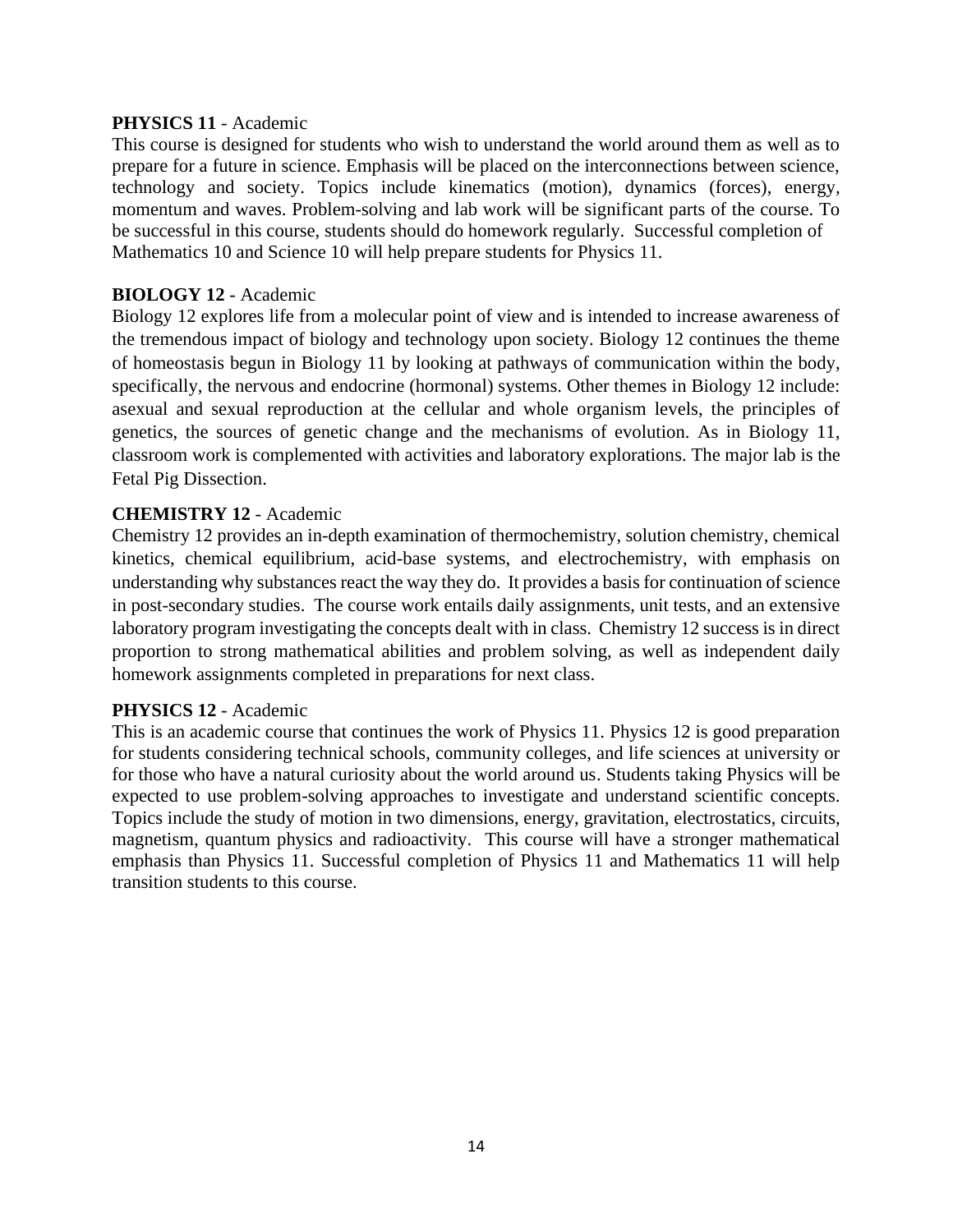### **SOCIAL STUDIES**

#### **HISTORY10** – Academic

This course, which focuses on ancient history, allows students to develop an understanding of the concept of civilization by examining the origins of civilization and comparing some civilizations that have contributed to our modern world with a focus on western civilization. The course has five broad chronological divisions: pre-history, the birth of civilizations (including Mesopotamia and Egypt), Greece, Rome, and the Middle Ages. Major themes will be developed spanning the broad chronological period (for example, agriculture, archaeology, development of government, religion, and revolutions).

#### **CANADIAN HISTORY 11** - Academic

Canadian History is a survey of our history which examines continuing and persistent questions about the history of Canada; that is, questions which are of current concern, but which have deep historical roots. These are addressed through the following five themes: 1. Globalization: What has been Canada's place in the community of nations, and what should Canada's role be? 2. Development: How has the Canadian economy evolved to meet the needs and wants of all Canada's people? 3. Governance: Have governments in Canada, past and present, been reflective of Canadian societies? 4. Sovereignty: How have struggles for sovereignty defined Canada and how do they continue to define Canada? 5. Justice: How has Canada struggled for a just and fair society? Historical developments are treated chronologically within each theme.

## **SOCIOLOGY 12** - Academic

Sociology 12 is designed to give an understanding of the basic aspects of sociology. It allows students to examine Canadian sociological issues and to participate in a local community/sociological project. Canadian sociological issues that might be considered include the family, culture, social organization, women in society, conformity and deviance, conflict, crime in Canada, punishment and rehabilitation. This course requires an independent study using the methods appropriate to sociology.

# **GLOBAL GEOGRAPHY 12** - Academic

This course focuses on global issues and explores major themes that help us to understand the nature and origins of complex human/environmental relationships in the contemporary world. Guided by the fundamental themes and skills of modern geography, students pursue this exploration through five compulsory units: The Global Geographer, The Planet Earth, Population, Resources and Commodities and Urbanization. Students will be expected to engage in research and effectively communicate the findings of their research.

#### **GLOBAL HISTORY 12** - Academic

Global History 12 uses the discipline of history to explore the events that have affected our political, economic, and social development since the end of World War II. The approach is thematic, with five central themes forming the basis of the course: The Global Historian, The Dynamics of Geo-Political Power, The Challenges of Economic Disparity, The Pursuit of Justice, and Societal Change and Interdependence. The study required by each unit will contribute to an understanding of major historical developments following 1945. Students will become familiar with the Historical Method and will be required to engage in research and report on that research.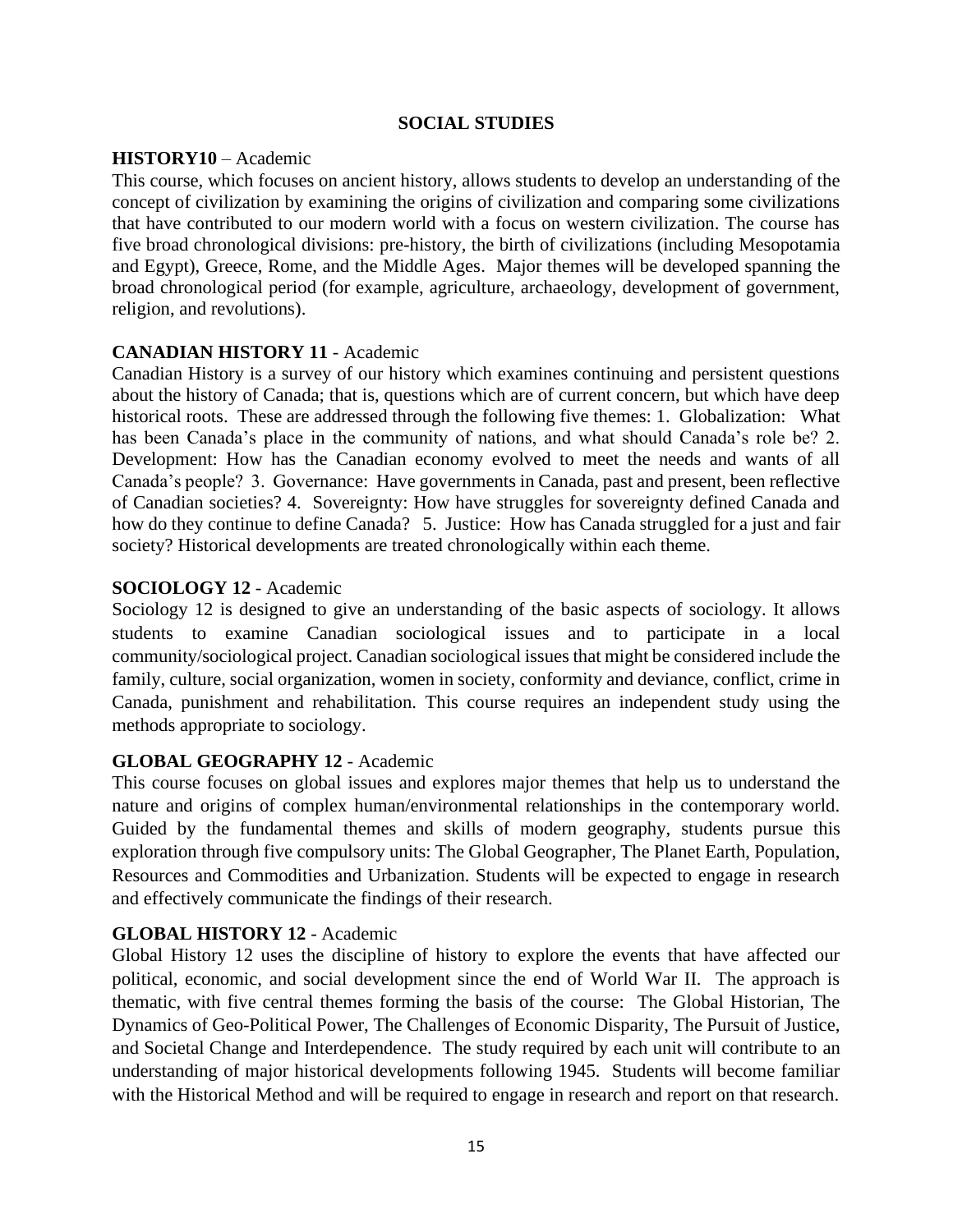#### **PERSONAL DEVELOPMENT AND CAREER EDUCATION**

# **CO-OPERATIVE EDUCATION 11** - Academic **CO-OPERATIVE EDUCATION 12** - Academic

The Co-operative Education course is a career-oriented course designed to integrate classroom theory with practical workplace experience. Co-operative Education enables the student to explore a career area, gain valuable knowledge and experience, and develop/enhance necessary attitudes while earning a high school credit recognized by many post-secondary institutions. Students are required to complete an in-class training component in school followed by 80 hours of work placement. Students engage in self-assessment exercises, learn career decision-making skills and job search strategies, while being exposed to current employment issues including but not limited to health and safety issues, employment insurance benefits and pension programs. They are expected to complete a professional portfolio, daily log/journal, reflective assignments, training plan and career plan.

Students are responsible to initiate a suitable 'out of class' placement that is directly connected to the field of their choice. This component can take place during or after school hours, on weekends, and/or during vacations in accordance with board and school policies and agreed upon arrangements between the co-op coordinator, mentor (site supervisor), student and parent(s). Cooperative Education is open to students 16 years of age or older.

#### **CAREER DEVELOPMENT 10** – Open

Career Development 10 is designed to help students to understand and manage themselves, to manage their personal lives and resources and to develop the ability to organize and shape their careers. Students will explore realistic goals, assess their own abilities, and realize how these actions affect their learning and decision-making processes. They develop awareness of their place in the community and the value to their personal growth of giving service to the community. Career Development 10 consists of the following modules: Personal Development, Career Awareness, Workplace Readiness, Financial Management and Life Work Portfolio. This course is a requirement for the Options and Opportunity Program.

#### **COMMUNITY BASED LEARNING 11** – Open

CBL 11 is a full credit course in the Options and Opportunities (O2) program and is required by learners to maintain O2 status and receive the O2 certificate upon graduation. CBL 11 consist of four modules that have been developed to build on the knowledge and extend the learning that happened in Career Development 10. Learners will continue to build on their communication, teamwork and decision-making skills as they explore their role and apply their skills as active citizens in the community. They will also investigate how their goals align with career pathways and create a plan to achieve their goals. This will require learners to also create a financial plan for achievement of their goals. Experiences with community partners and the workplace will support this learning. Modules include Citizenship and Community, Career and Life Planning, Financial Management, and Workplace Culture and Safety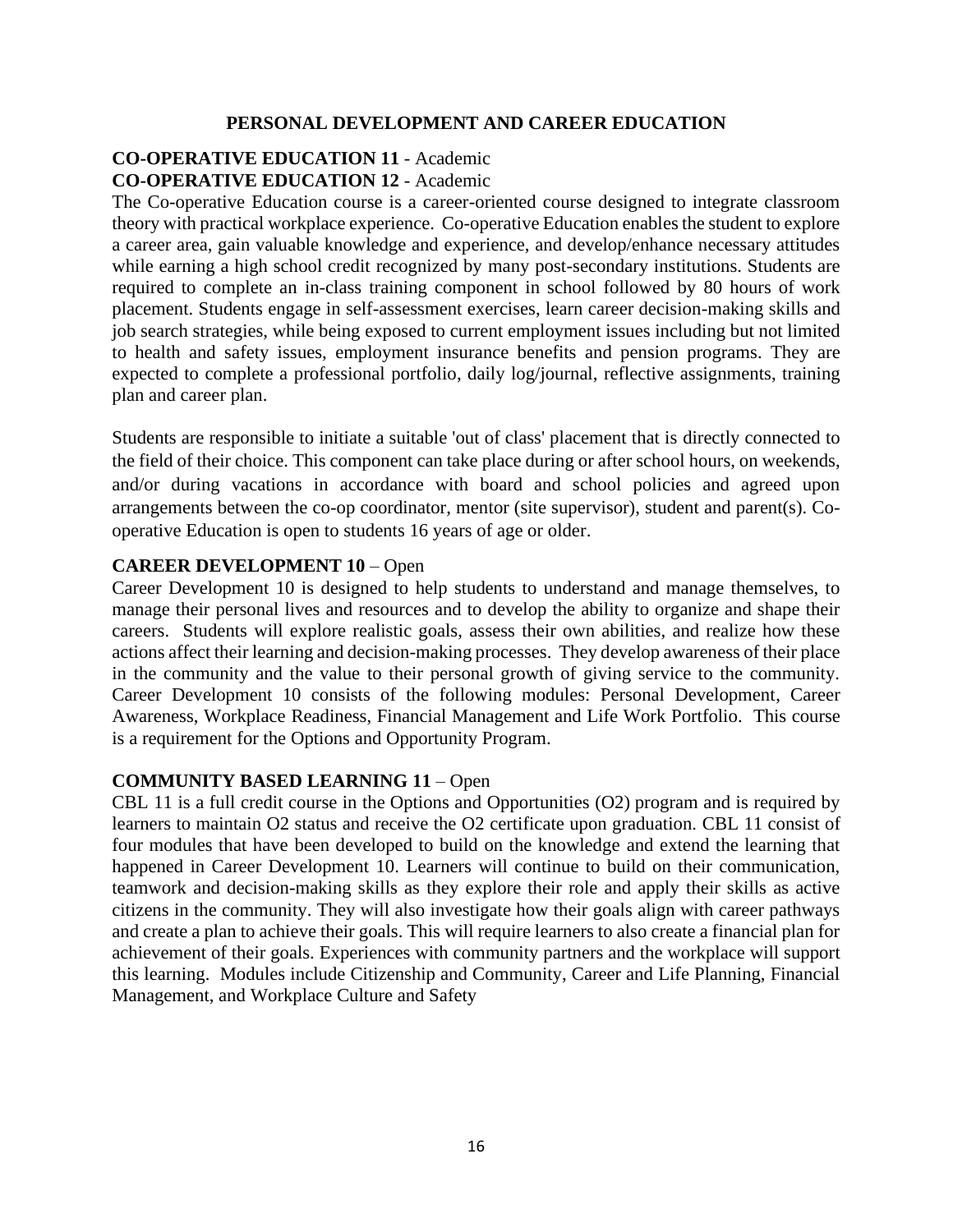### **HEALTH AND HUMAN SERVICES 12** – Academic/Open

This course may be offered as an academic or open credit in the same classroom depending on the outcomes completed by the individual student. It is a course requirement that all students participate in a volunteer placement or service-learning project throughout the course (minimum 10 hours). Units of study and topics include the following: Overview of the Helping Field, Volunteer Experience, Health and Human Services Systems, Career Connections and Personal and Professional Skills.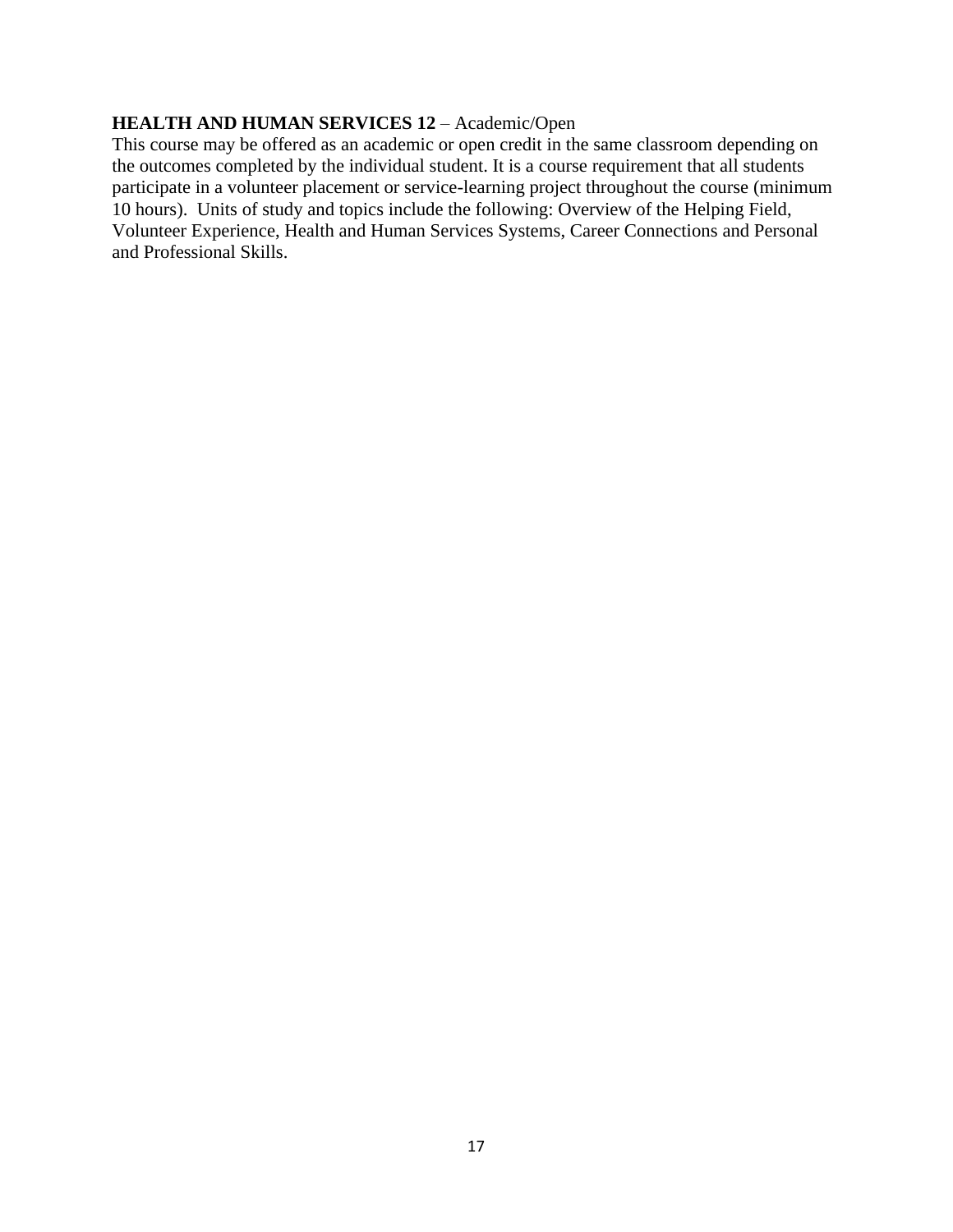#### **FINE ARTS**

#### **MUSIC 10** - Academic

This course will emphasize the creation and performance of music at a level consistent with previous experience. This course will further develop the fundamentals: instrumental playing, music theory, history, sight reading, ear training and solo and ensemble playing. Students will develop musical literacy skills by using the creative and critical analysis processes in performance and a range of reflective and analytical activities. Students will respond to, reflect on, and analyse various genres and periods of music. The music program is designed to make success a real possibility for all students interested in Music education.

#### **MUSIC 11**-Academic

This course will emphasize the creation and performance of music at a level consistent with previous experience. This course will further develop the fundamentals: instrumental playing, music theory, history, sight reading, ear training and solo and ensemble playing. Students will develop musical literacy skills by using the creative and critical analysis processes in performance and a range of reflective and analytical activities. Students will respond to, reflect on, and analyse various genres and periods of music.

#### **MUSIC12** – Academic

This course will further develop the fundamentals: instrumental playing, music theory, history, sight reading, ear training and solo and ensemble playing. Students will develop musical literacy skills by using the creative and critical analysis processes in performance and a range of reflective and analytical activities. Students will respond to, reflect on, and analyse various genres and periods of music.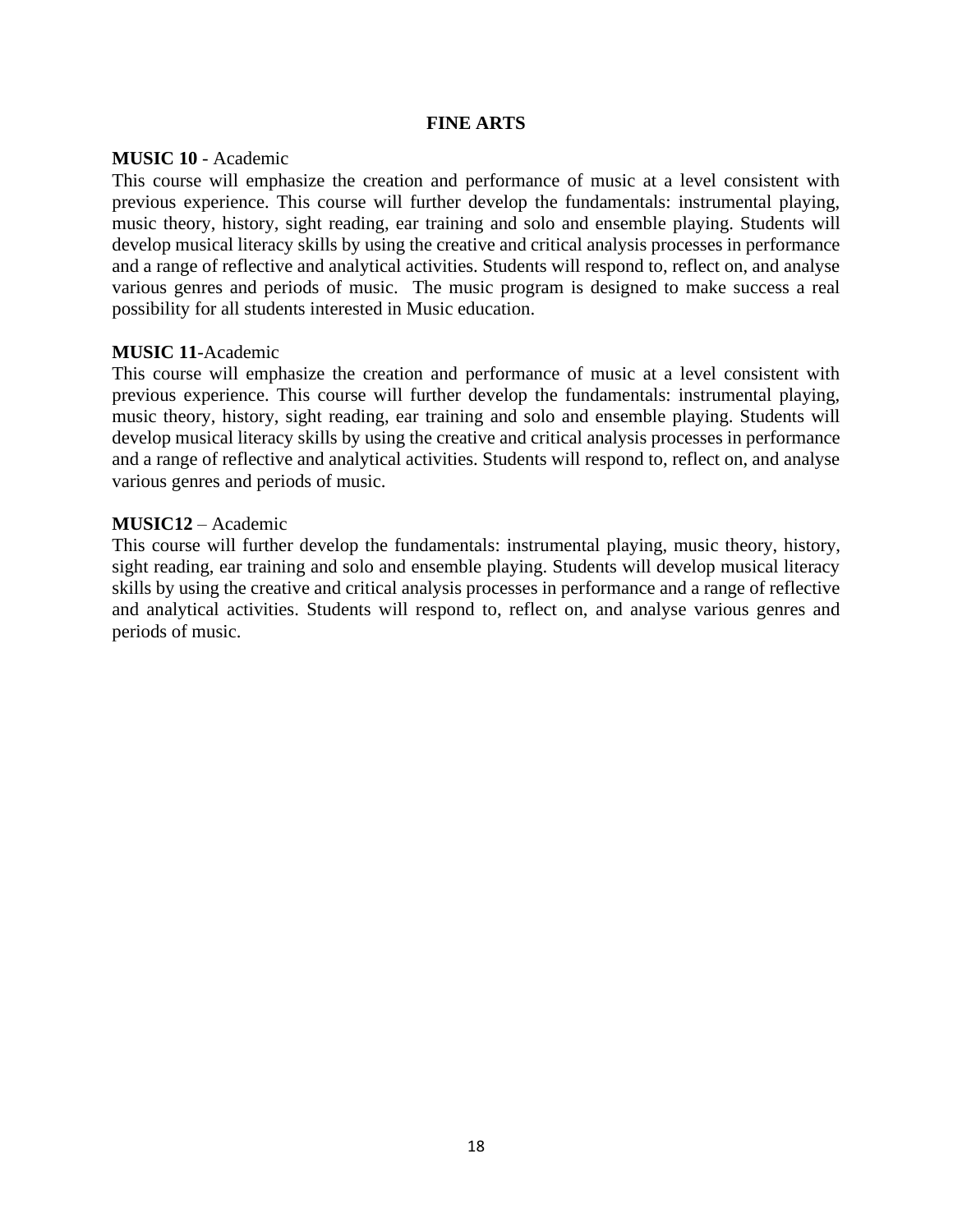#### **FAMILY STUDIES**

#### **CANADIAN FAMILIES 12** – Open

Canadian Families 12 is designed to develop an understanding of the nature of families in historical, social, and cultural contexts; to promote awareness of the role played by economics, work, and shelter in maintaining successful families; and to examine the physical, social, and emotional dimensions of family health in adopting a preventive approach to family well-being. Throughout the course students will explore the evolving family and its role in society. Students will research the challenges faced by today's Canadian families and look at society's response to those challenges which include employment, consumerism, and providing basic needs of shelter, food and nurturing throughout the years. Related career opportunities will be researched in each module.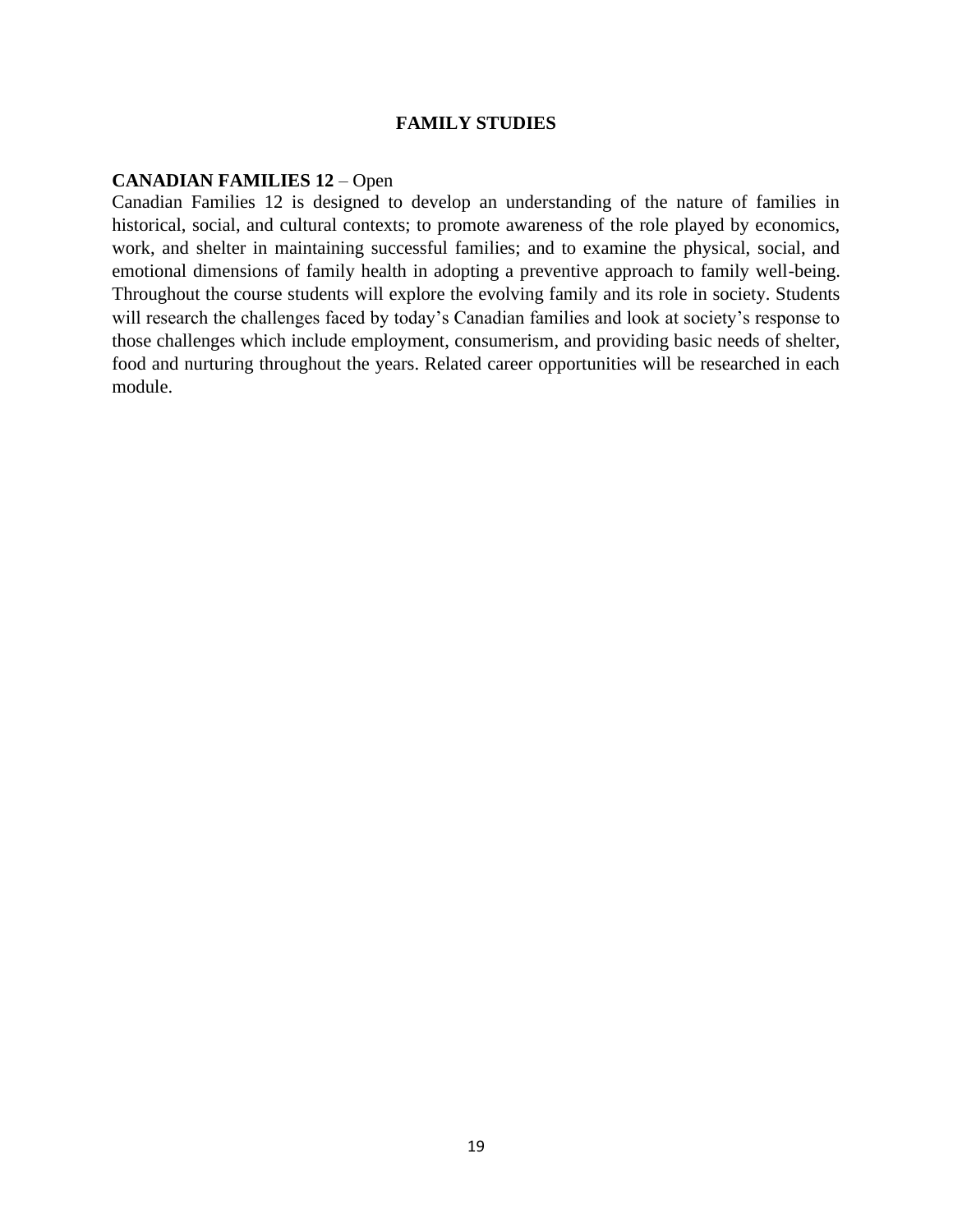# **TECHNOLOGY RELATED EDUCATION**

#### **SKILLED TRADES 10** - Academic

Skilled Trades 10 models the realities of working in skilled trades professions. Skilled Trades 10 will engage students in an investigation into the skilled trades, the impact that they have on society, and the opportunities that exist for those who pursue a livelihood by working as skilled tradespersons. This course provides a unique mixture of classroom and simulated workplace activities. Working with hand tools used by professional trades people, students complete real construction tasks and building projects. The course is divided into 4 main areas: safety, skilled trades living, measurement and calculation, and tools and materials.

#### **PRODUCTION TECHNOLOGY 11** – Open

Production Technology 11 emphasizes custom production in the wood lab. The intention of the course is to give students a firm foundation in the principles of proper design, tool use, safety and machine maintenance. Projects in the course will be based on the design, planning, finishing of the project, as well as sound construction techniques. Each of the projects will attempt to teach a different type of production and it associated techniques. Since this is a hands-on course, attendance is very important in achieving the goals of the program.

#### **PRODUCTION TECHNOLOGY 12** – Open

Production Technology 12 looks at the entire manufacturing process from a broad viewpoint. Students will look at all of the production of products to include budgeting, design, prototyping, testing, construction, resource management, and marketing. Projects will consist of students working both in teams and individually to complete all steps in the manufacturing process and will involve both theory and hands on work. Students will be asked to not only explain their work, but to defend the choices they made in producing their products and to describe how their product will impact the environment.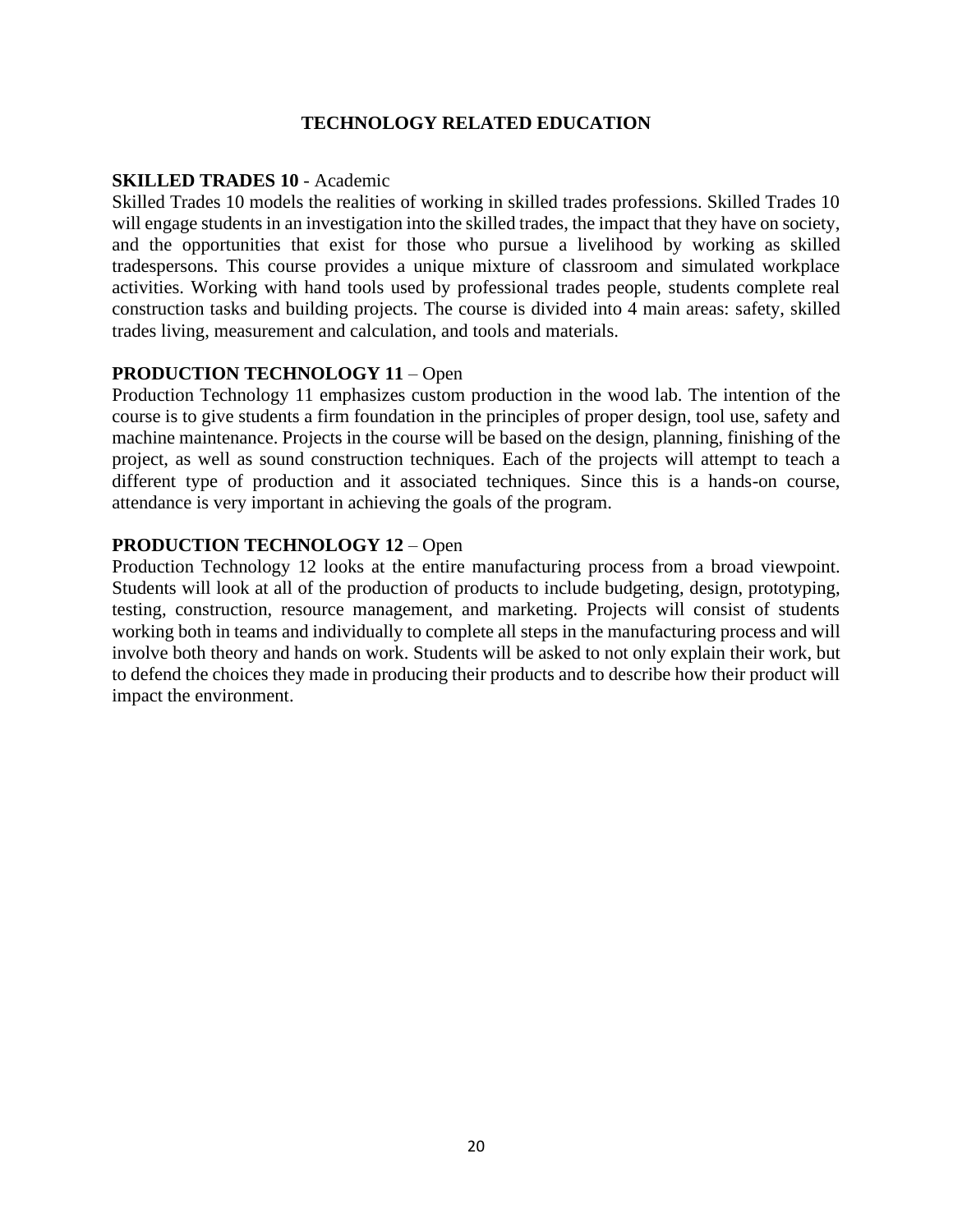#### **PHYSICAL EDUCATION**

## **PHYSICAL EDUCATION 10 -** Open

This course will provide students with a variety of fitness and sport experiences to enhance their understanding of personal fitness and growth. Physical Education 10 includes some theory components, coupled with predominantly active experiences whereby students will have the opportunity to participate in a variety of indoor and outdoor fitness, sport, and recreational experiences. The emphasis of this curriculum is to provide students with experiences that require them to take and reflect on their personal responsibility for active, healthy living now and throughout life. The course is divided into four (4) modules: outdoor pursuits, exercise science, personal fitness, and leadership.

#### **PHYSICAL EDUCATION 12** - Open

Physical Education 12 is designed for students who want to remain physically active in their final year of high school. A variety of sports and recreational activities will make up this course. Personal fitness and fitness appreciation will be stressed, as well as co-operation with fellow students and staff. This program develops maturity through an active lifestyle program so the students can remain active once they leave the school setting. Students will have a teaching and intramural component in this course.

#### **PHYSICAL EDUCATION LEADERSHIP 12** – Academic

This course is designed to develop and enhance students' leadership skills and qualities by offering recreational leadership opportunities. Students will support school and community-based activities, create their own experiences, and participate in various certifications to support school and community recreation development. Consistent demonstration of leadership skills and qualities, as well as reflection of learning experiences will be a fundamental component of the assessment process. This course promotes leadership development in the field of sports and recreation.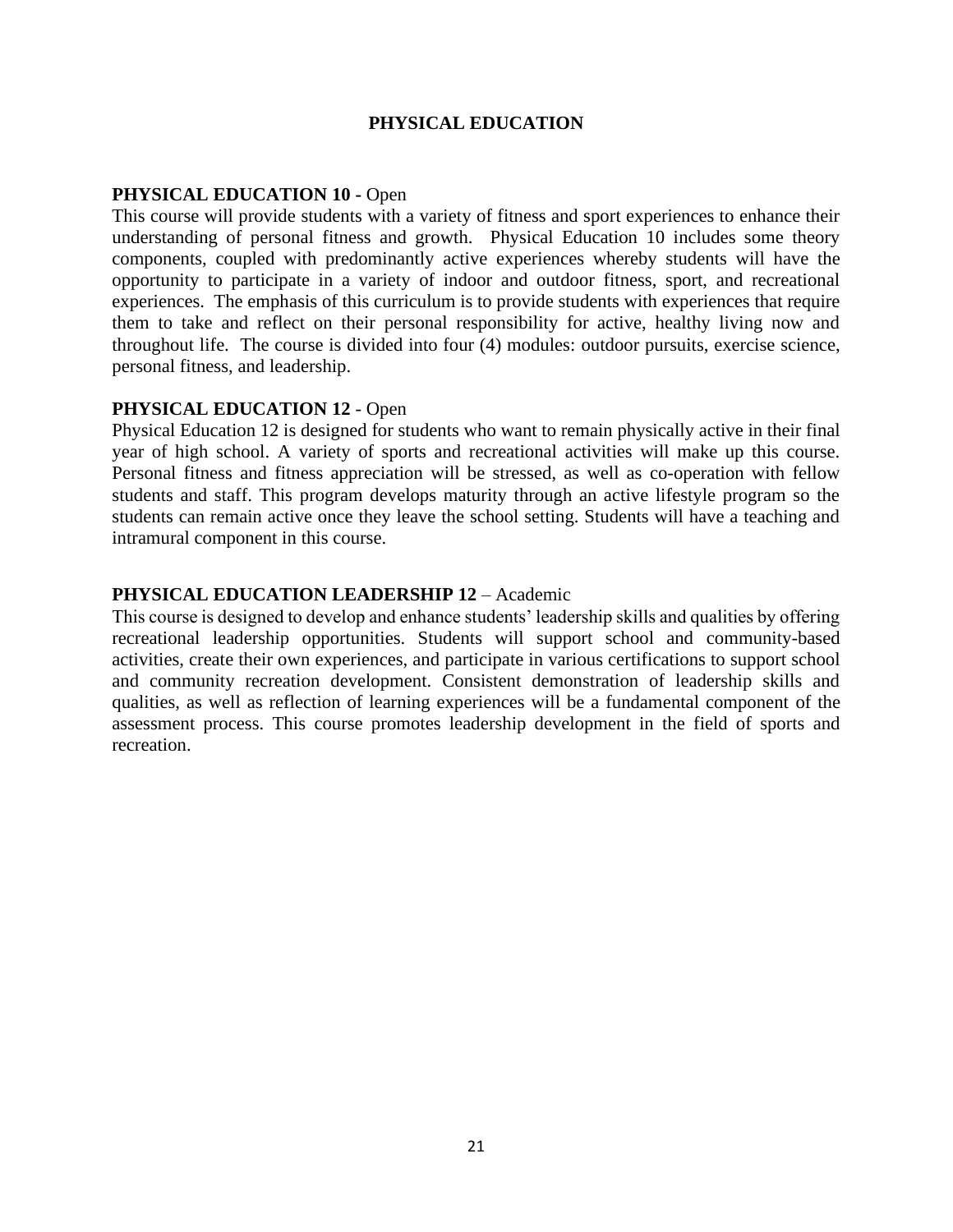# **OPTIONS AND OPPORTUNITIES PROGRAM**

The Options and Opportunities (O2) program provides a comprehensive educational program that bridges high school to post-secondary education, work and/or youth apprenticeships for each student. The program is about helping student make connections between what they are learning in school and post-secondary programs and/or work.

High school students who participate in the program get experience in various careers and increase opportunities for community-based learning such as cooperative education. Students who graduate from O2 will have fulfilled all graduation requirements and earn a high school diploma. In addition, they will have also graduated with a greater understanding of their skills, knowledge, and strengths as well as a clearer career plan.

Students have the chance to engage in training programs such WHMIS, First Aid, Safety Orientation, Marine/Fisheries Safety, Fall Arrest and Food Handlers. This training often works to the student's advantage when seeking summer employment. Students will also be exposed to funding to provide personal protective equipment, in-school guest speakers and field trips to postsecondary schools and work sites.

Students who complete high school through the O2 program will be expected to demonstrate the following:

- Ability to articulate a career plan.
- Strong employability and personal skills
- Personal awareness of their skills and strengths
- Average or higher literacy and numeracy
- Basic skills and knowledge specific to at least one occupation
- Ability to transition to work, a career path, or a post-secondary program
- Choose a post-secondary program with confidence
- Identify career options within Nova Scotia.

Only students entering Grade 10 will have the opportunity to apply to enroll in the Options and Opportunities (O2) Program. O2 is a three-year program and as such entry into the O2 program will not be permitted beyond Grade 10. Apart from their other graduation requirements, O2 students need to complete several courses to satisfy the O2 certification requirements. These courses include:

- Career Development 10 (CD10)
- Community Based Learning 11 (CBL11)
- Three Co-operative Education courses (CO-OP)

A general O2 course schedule may include like the following:

| <b>Grade 10</b>          |          | <b>Grade 11</b> |          | <b>Grade 12</b> |                  |
|--------------------------|----------|-----------------|----------|-----------------|------------------|
| Semester                 | Semester | Semester        | Semester | Semester        | Semester 2       |
| $\mathbb{C}\mathrm{D}10$ |          | CBL             | CO-OP    | CO-OP 12        | <u> CO-OP 12</u> |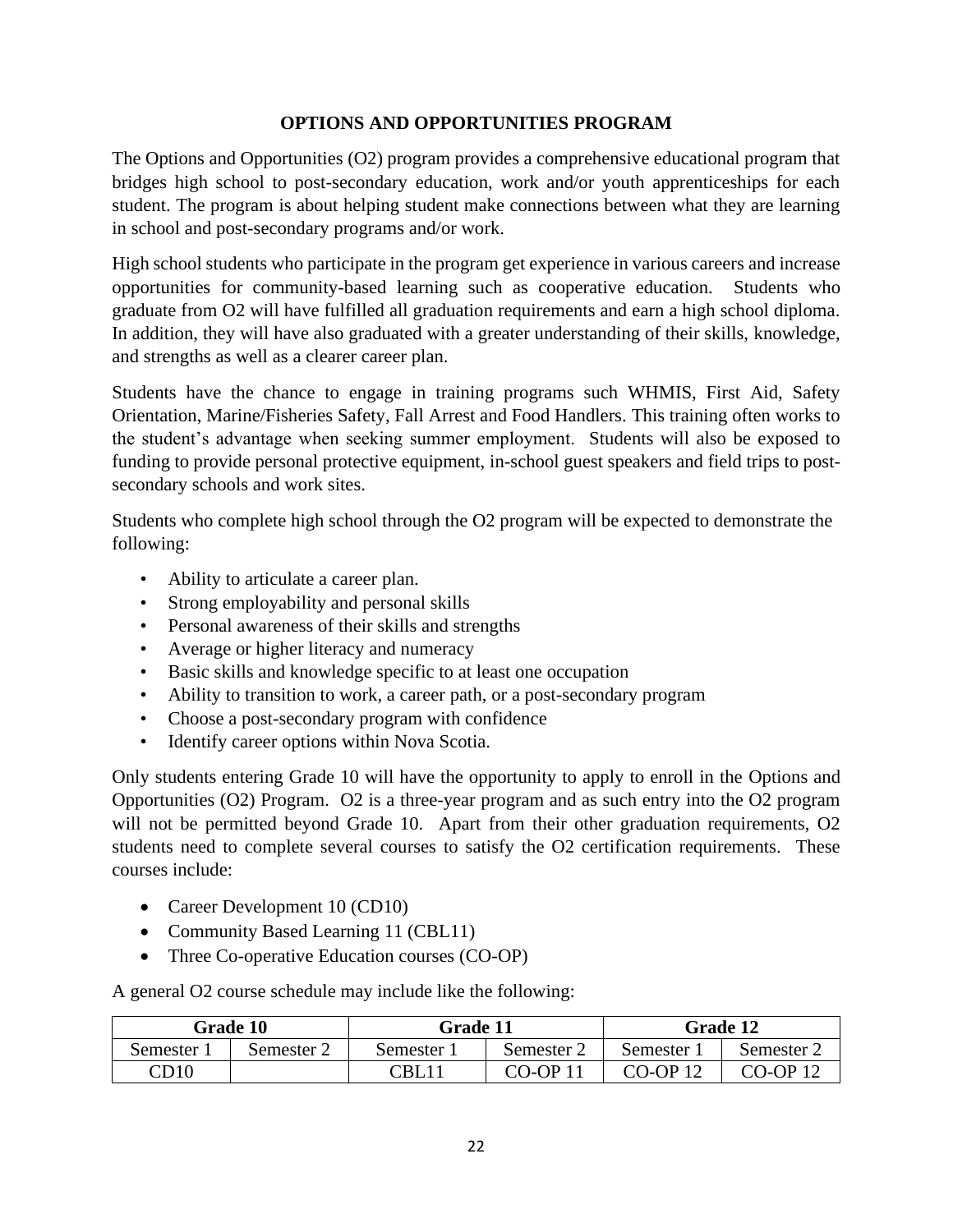## **NOVA SCOTIA VIRTUAL SCHOOL (NSVS)**

The Department of Education offers numerous online courses. Every school has a contact teacher who will ensure that the students have access to a computer and will work with students regarding their course progress. If contacted by the instructor regarding a student's work, the school contact teacher will meet with the student to discuss the teacher's concerns. If the student has difficulty with the software, the contact teachers can assist the student to contact the NSVS Help Desk.

The time spent working on the course each day is the duration of one semestered class plus time at home (on/off-line). Students can expect to spend as much time working at home as they normally would for a course which they are taking in the classroom. There will be off-line activities such as reading assignments, planning, and drafting responses. A list of NSVS courses available in 2021- 2022 can found on the next page.

Curriculum outcomes for NSVS courses can be provided upon request.

Students interested in enrolling in a NSVS course should make an appointment with the School Office. To enroll in a NSVS course, permission needs to be given by the school as well as parents/guardians.